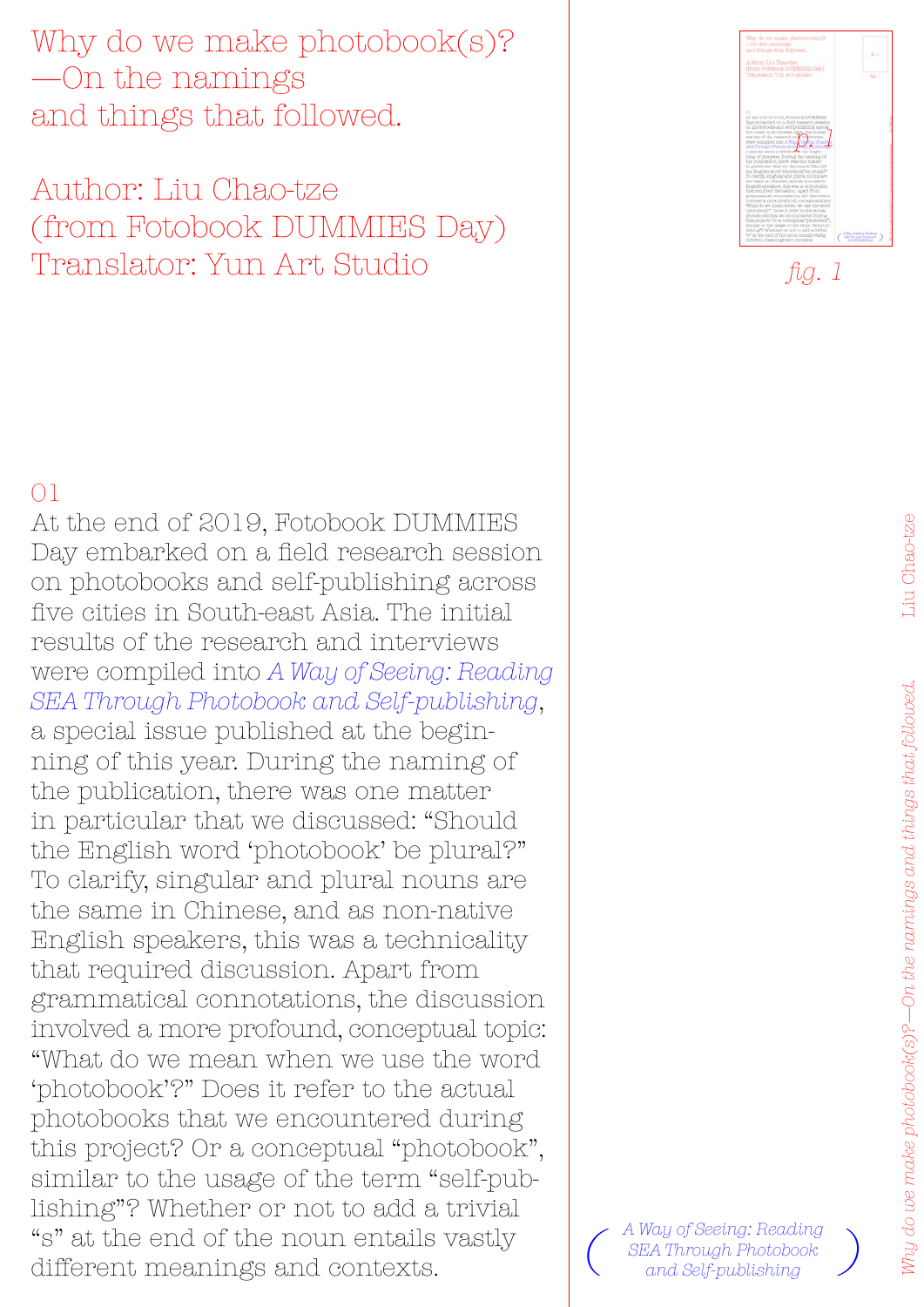In Mandarin, the word *she ying shu*1 is, to some extent, influenced by the English term "photobook", and discussions on photobooks in Taiwan would inevitably contain observations on its English origin. In English, although "photobook" is a new terminology that appeared after the 21st century, it does not mean that the referring objects, as in books made with photographs, never existed before. Before the birth of the term "photobook" there were no fixed terms to indicate the combination of 'photograph' and 'book'. Words commonly used include 'photography book', 'photographic picture book', 'photographically illustrated book', or 'photographically made book', etc. Ever since the emergence of the term "photobook", the intersection between the two vast concepts of 'photography' and 'publication' grew narrower; "photobook" became a professional terminology that requires defining.

What is a photobook? The prevailing explanation is a citation of a statement that Dutch photography critic Ralph Prins made during an interview in 1969:

*"Een fotoboek is een autonome kunstuiting, vergelijkbaar met een schilderij, beeldhouw-werk, theatervoorstelling, film, etc. De foto's verliezen hun eigen 'an sich' fotokarakter en worden in drukinkt vertaalde onderdelen van een dramatisch* 



The spelling applied here and also to other Chinese terms in the text are based on Hanyu Pinyin—a Chinese romanization system for Modern Standard Mandarin. It is purely a representation of the sounds of Mandarin and completely lacks the semantic cues and the visual contexts in characters they belong to. The pronunciation of the original characters may also differ depends on the spoken languages other than Mandarin. The corresponded characters of mentioned Chinese terms will be listed at the end of the article.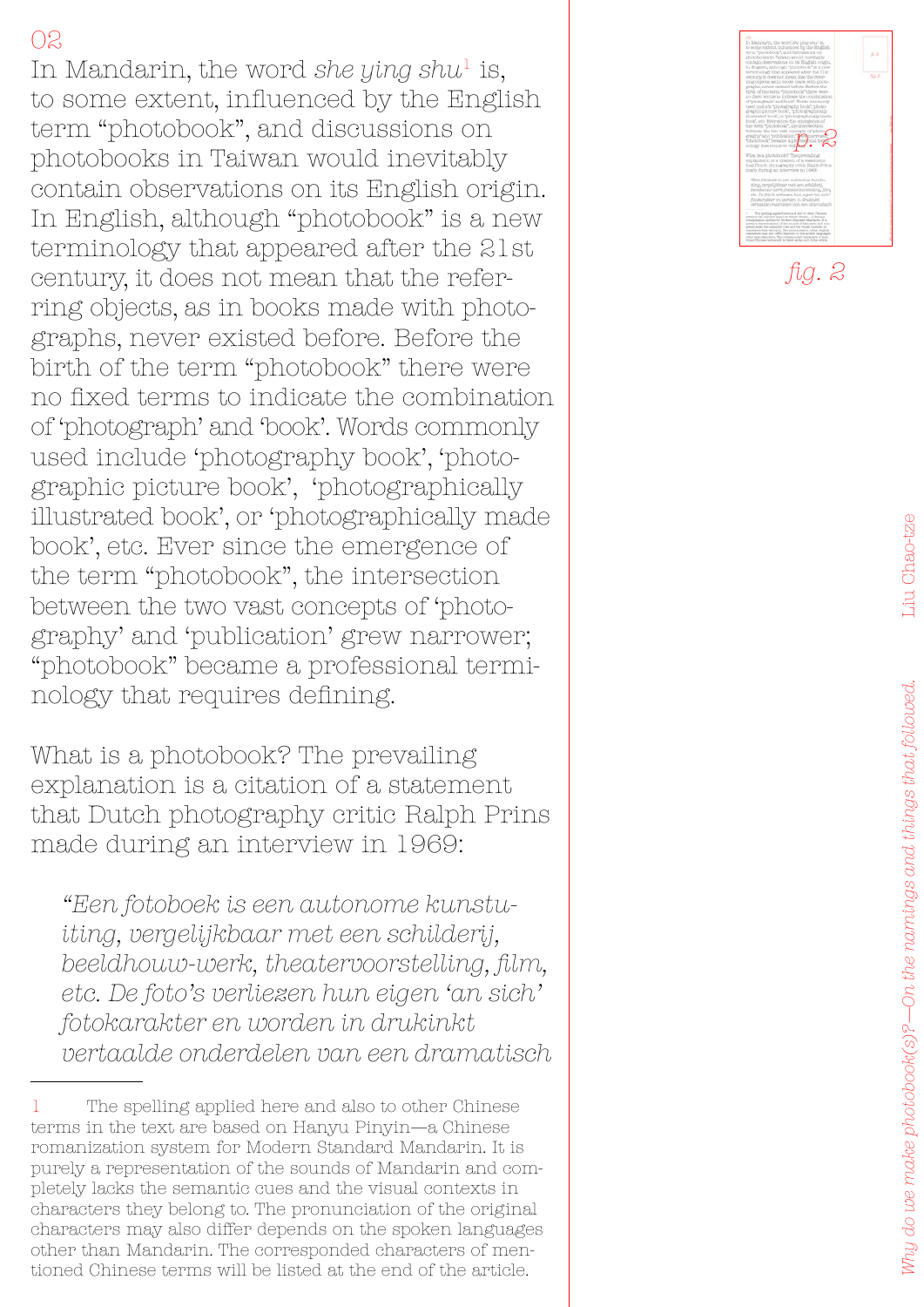*gebeuren dat boek heet." ("A photobook is an autonomous art form, comparable with a piece of sculpture, a play or a film. The photographs lose their own photographic character as things 'in themselves' and become parts, translated into printing ink, of a dramatic event called a book.")*<sup>2</sup>

In other words, photobooks are 'artworks', and its central idea is 'books as mediums for images'. In addition, the collective meaning of photographs are conveyed through the act of folding and unfolding.<sup>3</sup> *fig. 3*

3 It should be mentioned that the Dutch word for 'photobook' is *fotoboek*, a term that has similar pronunciation and meaning to its English counterpart. There are also similar usages in other parts of Europe, for instance, *fotobuch* in German language. When records of the 1969 interview were translated into English in 1989 (the version that is widely recognized today), *fotoboek* was directly translated into "photobook." Because of this, the origin of the English word "photobook" and its relation to the European influences in terms of linguistics has led to extensive discussions.

*[foto in omslag: het](http://bintphotobooks.blogspot.com/2015/10/a-classic-photography-between-covers.html)  Nederlandse documentaire*   $\left( \begin{array}{c}$  $\left( \begin{array}{c}$  $\left( \begin{array}{c}$  *foto in omslag: het*<br>*[fotoboek na 1945](http://bintphotobooks.blogspot.com/2015/10/a-classic-photography-between-covers.html)* 

*p. 3*

<sup>2</sup> Rik Suermondt, "Van documentaire plaatwerk naar kunstenaarsboek (From documentary picture-book to artist's book)", in *[foto in omslag: het Nederlandse documentaire fotoboek](http://bintphotobooks.blogspot.com/2015/10/a-classic-photography-between-covers.html) [na 1945 \(Photography between covers: the Dutch documentary](http://bintphotobooks.blogspot.com/2015/10/a-classic-photography-between-covers.html)  [photobook after 1945\)](http://bintphotobooks.blogspot.com/2015/10/a-classic-photography-between-covers.html)*, M. Boom (Amsterdam: Fragment Uitgeverij, 1989) , 12.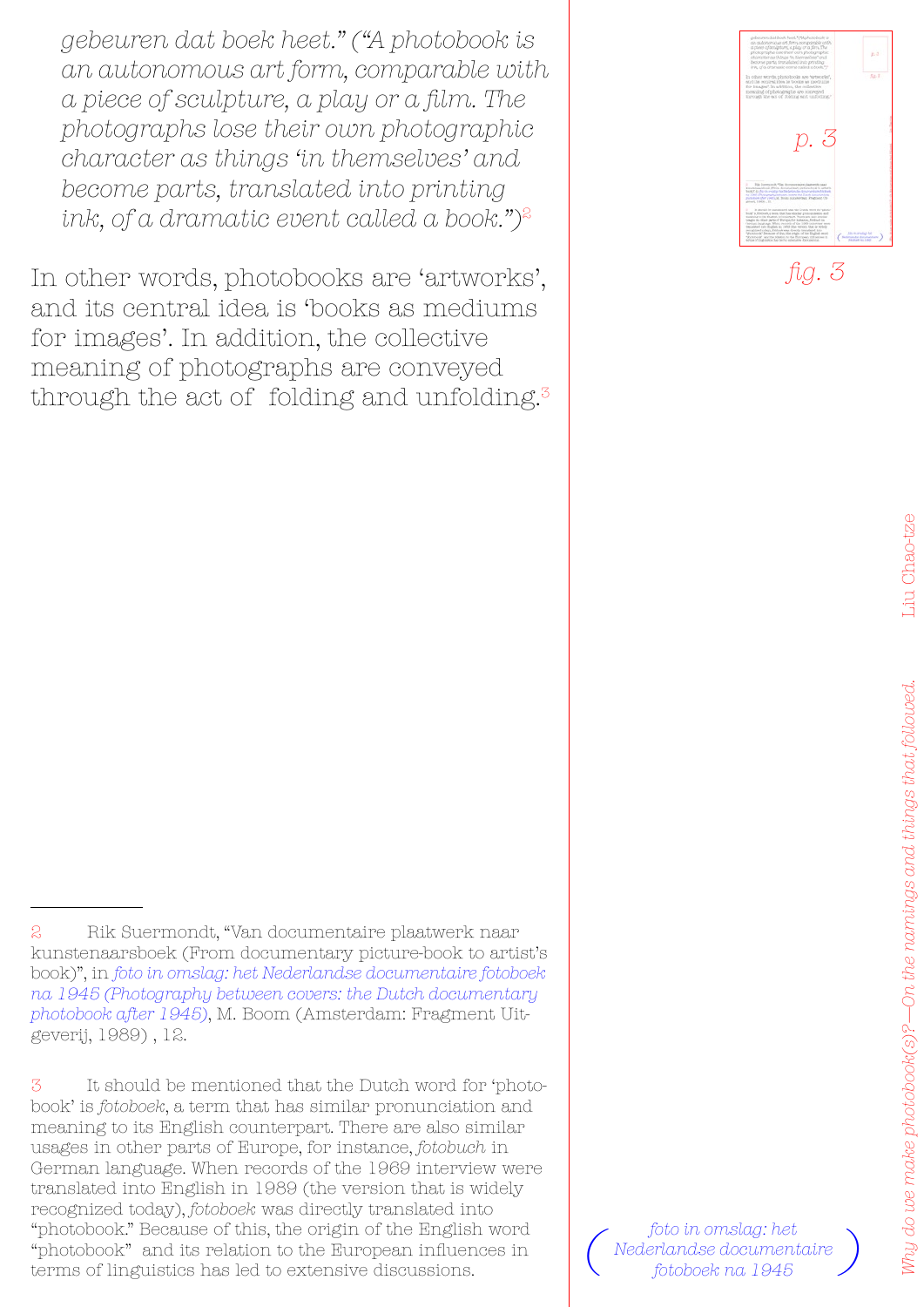Looking back at our usage in Taiwan, as a close counterpart to "photobook", one can state that *she ying shu* has gained popularity from the development of the photobook. However, the truth is that dis cussions only emerged in the field of art publishing. In everyday language, the use of she ying shu may refer to 'books made with photography', 'books about/on pho tography', or 'books in the category of pho tography'. Although *she ying shu* contains similar implications to "photobook", its original space of meaning remains am biguous and vague in terms of its native context, yet to develop into a concept and lacking autonomy.

In the world of publishing, many descrip tions of 'books published with photography' were widely used before the emergence of *she ying shu*. For instance, *hua ce* created through photography or photographic portfolio made by photographers, can be called *she ying ji*, *zhao pian ji*, or *she ying hua ce*. The literal meaning of these words is 'collection of photographs', or 'photography picture album'. However, if there are existing words that not only contains similar meanings and concepts as "photo book", is used in the cultural context of everyday dialogue, but is also far clearer in terms of meaning, why did we decide to use the literal translation—*she ying shu*? The meaning of a term lies not in itself but its surrounding context. *she ying shu* and "photobook" are different in terms of literal or contextual meaning, so perhaps they ultimately point to different things? This discussion is in no way advocating or opposing the use of any ways of calling. During a conversation with Zhuang

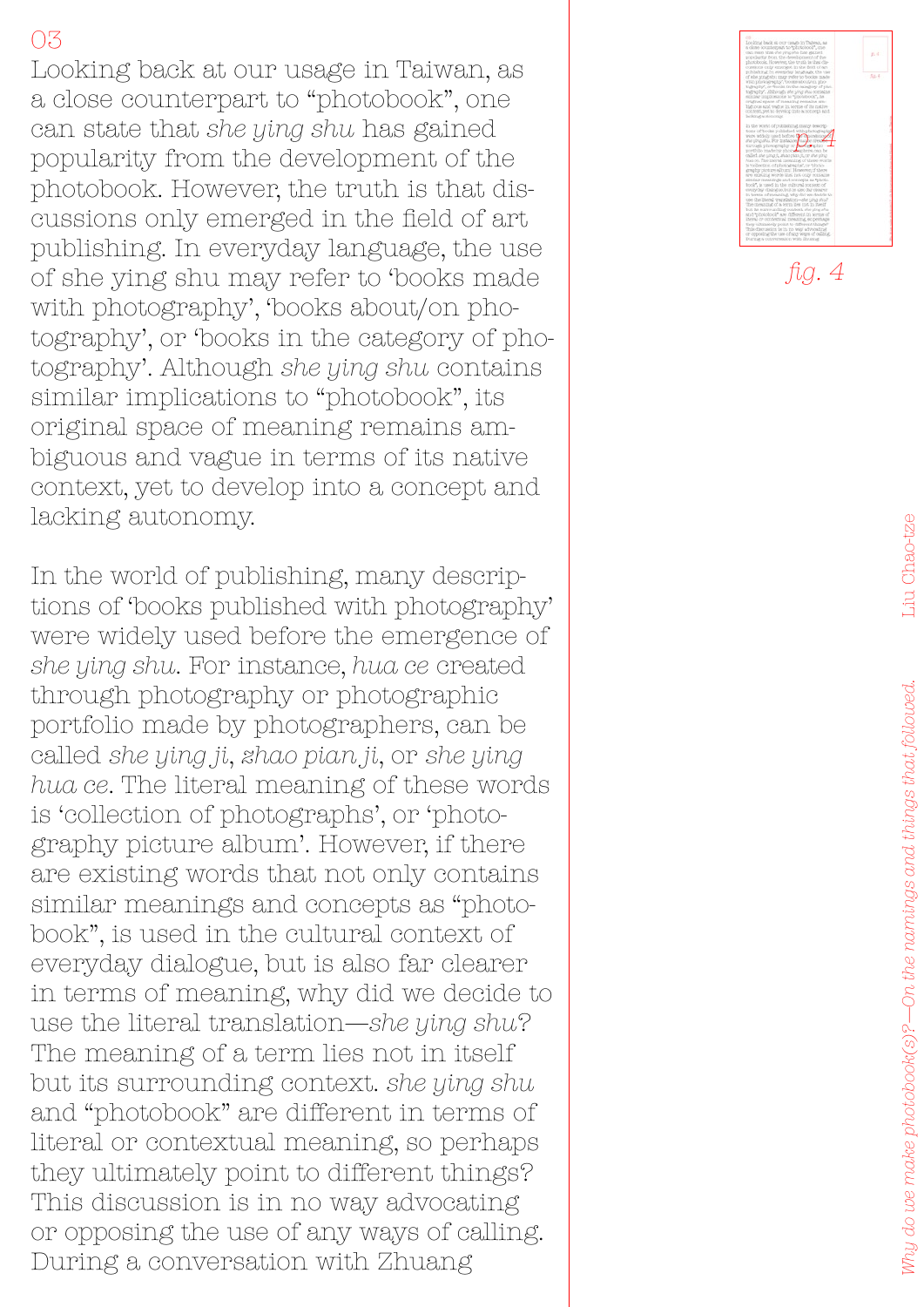Wubin, a researcher on the history of Southeast Asian photography, Zhuang mentioned "the point is not to emphasize the difference between Southeast Asia and the West, but the discrepancies in 'the desire and need of using photography'."4 People from different cultural contexts and backgrounds will naturally have different relationships with 'image'. The emergence of things is often accompanied by the birth of names, and the naming must first go through the process of localization. Through the process of naming, practice, and re-contextualization, foreign concepts such as 'photobook' will eventually be able to enter the local context. Sadly, a term that is refer exclusively to the concept is yet to appear in the Chinese-speaking world, and the term is not yet included in dominant dictionaries.

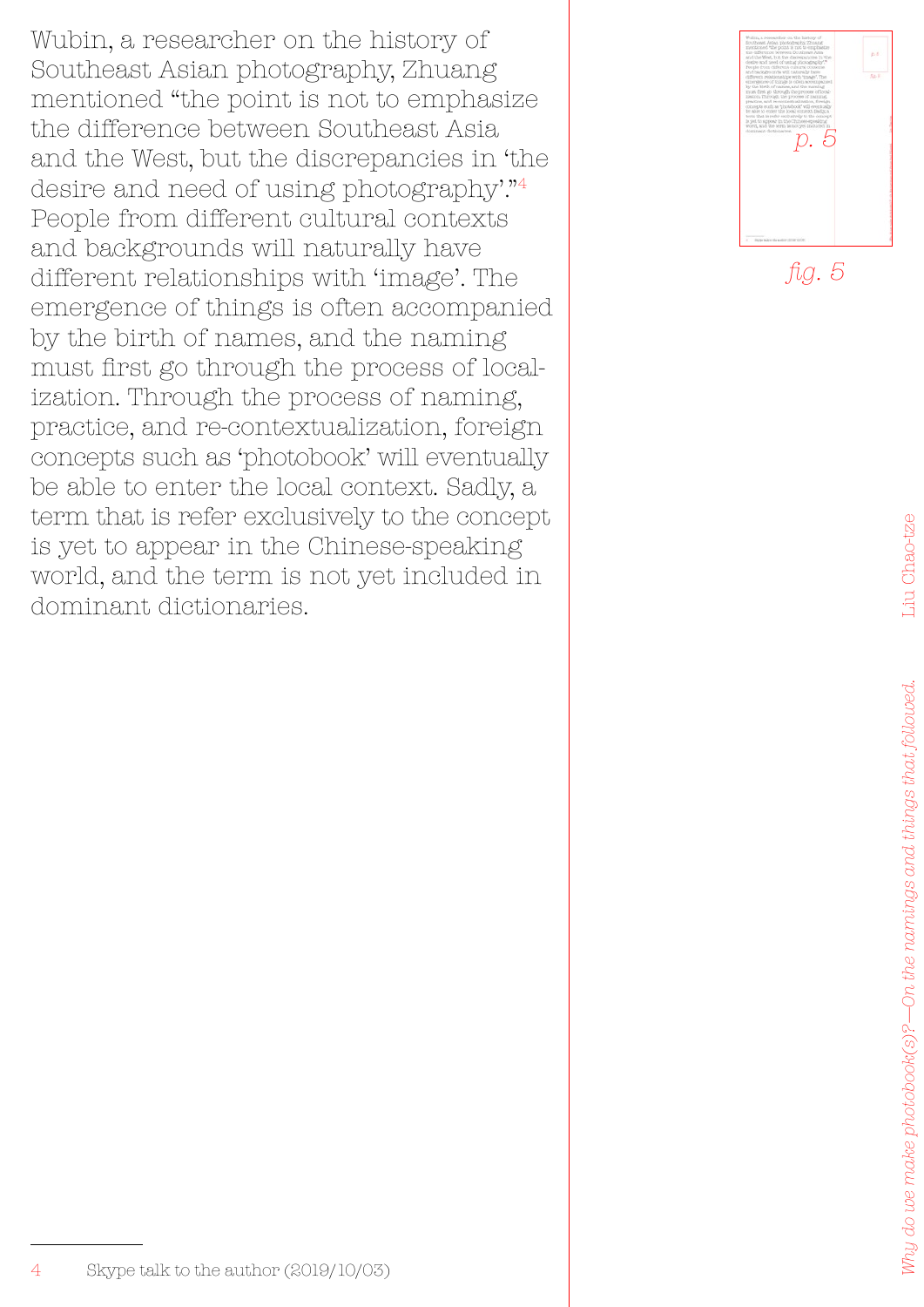Today, there are many books made with photography, each presented in different forms. The common artist's book, photobook, zine, and others, can all be seen as photography book practices. Taiwanese photography magazine *Voices of Photography* has organized multiple displays and discussions on topics related to photobooks. The *Photobook As Method* series, which spans across two volumes in 2016 and 2018, introduces several Taiwan's independent-published and self-published photobooks and invites designers and photography critics to discuss and analyze the photography publishing scene in Taiwan. 'Photobook as method', a common theme for many Taiwanese practitioners, but how are photobooks applied as method? *Voices of Photography* states: "We try, with photobooks as the method, to seek and define the developmental direction and cultural image of Taiwanese photography publishing; we hope, with photobooks as the method, to reflect on the modes of image creation and interpretation we know."5

Perhaps, before we respond to 'how to use photobook as method', we have to first consider this: what kind of method can a photobook become?



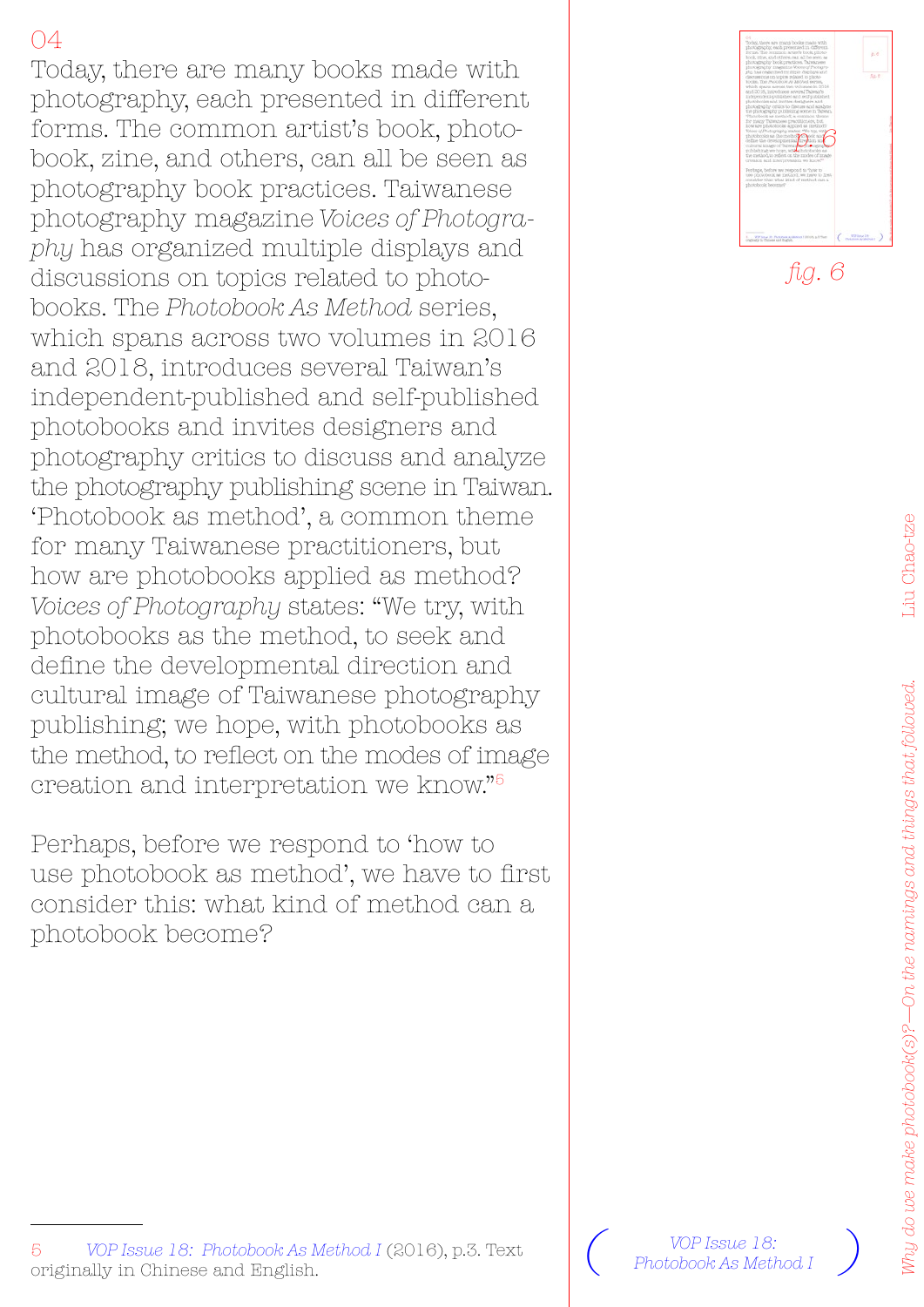In 2004, Martin Parr with his collaborator Gerry Badger published *[The Photobook:](https://de.phaidon.com/store/photography/the-photobook-a-history-9780714842851/)  [A History, Vol. 1](https://de.phaidon.com/store/photography/the-photobook-a-history-9780714842851/)* and its subsequent publications largely based on his own collection. The series catalyzed the upsurge of photobooks, resulting in various cultural phenomena and related mid to large-scale events all over the world. Printed Matters hosted New York Art Book Fair that began in 2005, since then independent art book fairs and dummy book award commenced in succession. With the rising of the art book fairs, to a certain degree, the boundaries between professionals and amateurs were blurred. Art book fairs as public spheres not only presenting the publishing scene but gathering the communities, also, the entrance barrier are relatively low. It is worth noting that with the vigorous development of the derivative culture of photobooks, more and more individuals and collectives are playing the roles of practitioners and self-publishers simultaneously. It makes us wonder whether the increase of book fairs and related awards has led to the boost in self-publishing, or has the rising number of self-published photobooks (one common saying is that there is an insufficiency in space and opportunities for displaying the works) converged into the energy of book fairs and open calls?

Self-publishers often carry out the works alone and with full autonomy, deciding all aspects from concept development, image production, editing and design, printing and binding, all the way to marketing and distribution. Based on traits of self-producing and self-marketing, more flexibility and freedom are given when it comes to  $\overline{a}$  *( <sup>The Photobook:* and freedom are given when it comes to  $\overline{a}$  *A History, Vol. 1*</sup>



*fig. 7*



*A History, Vol. 1*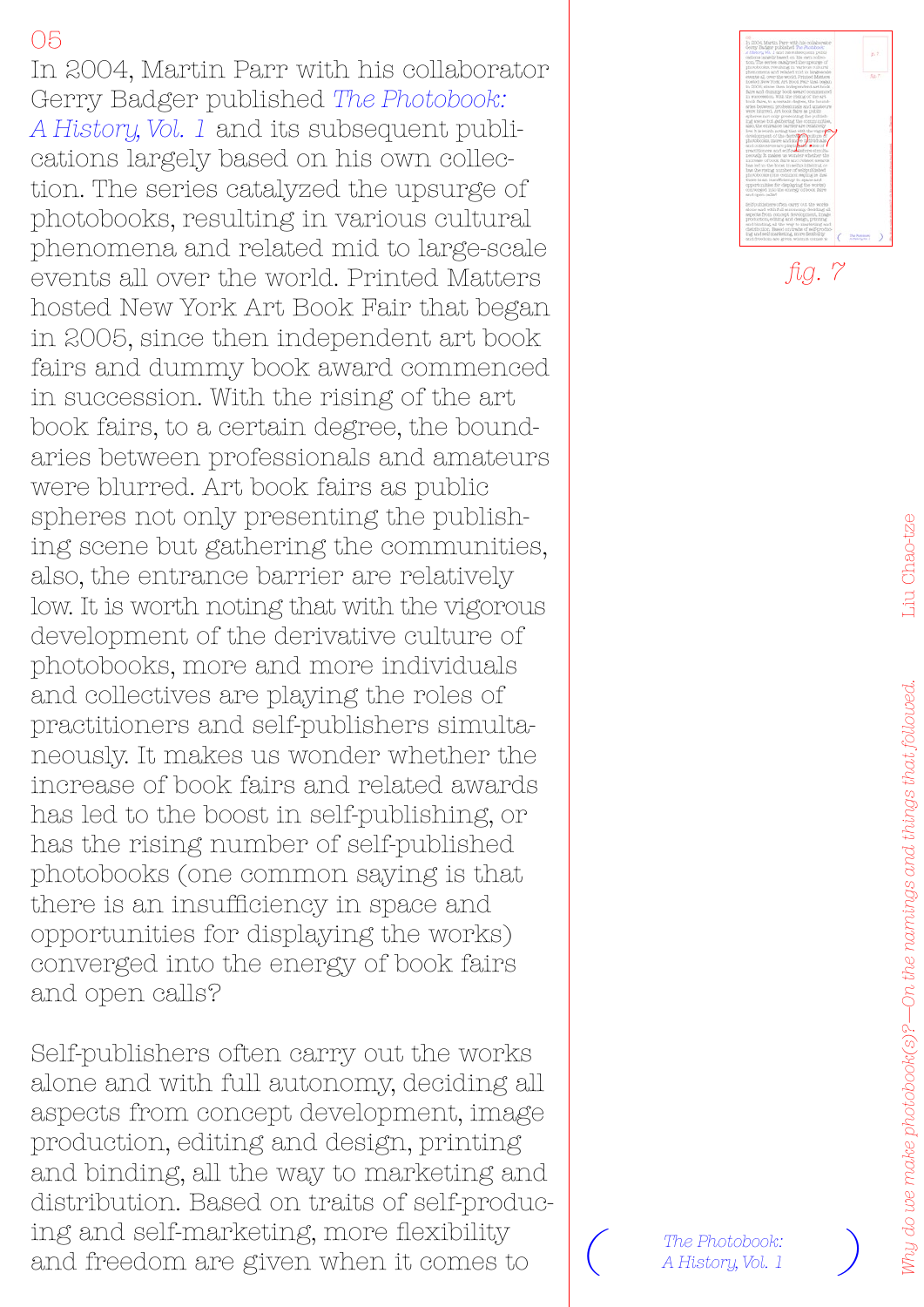seeking a subject. Since there is no necessary need to rely on galleries, renowned publishers, or institutions, the practice was sustainable with individuals alone.

In Taiwan and many other Asian regions where photography is gaining more and more traction, the photobook is often used as a detector for navigating the hazy zone between contemporary photography and art. By resisting mainstream culture and institutionalized systems through the practice of self-publishing, can practitioners find a hidden path to break through the union of 'photography' and 'publishing', then further develop their own discourse that reconstructs and deconstructs the context of 'photography' and 'books' of our time?

In this context, 'book', 'photography', and 'publishing' have become ideas that are at the same time independent and correlated. Photography has become indispensable to modern publishing, each complementing the other and inseparable. Meanwhile, books as objects are not necessarily defined as publication, while publications, especially in our era that is increasingly digitalized, sometimes do not come in the form of books. In the encounter between book and photography, if we look back at the work made in prussian blue, which we now commonly see as "the first photobook", we will realize it never belonged to the field of publishing and is long kept absent from the history of photography.6 Perhaps its indefinable character is what makes it so captivating.



*fig. 8*

*Printed and Illustrated Book*

This book was discovered by the world after the article, *[The First Photographically Printed and Illustrated](https://www.jstor.org/stable/24302456)  [Book](https://www.jstor.org/stable/24302456)*, was published by British photography historian article,*The First Photographically Printed and Itlustrated*<br>Book, was published by British photography historian (*Ine First Photographically* )<br>Larry Schaaf in 1979.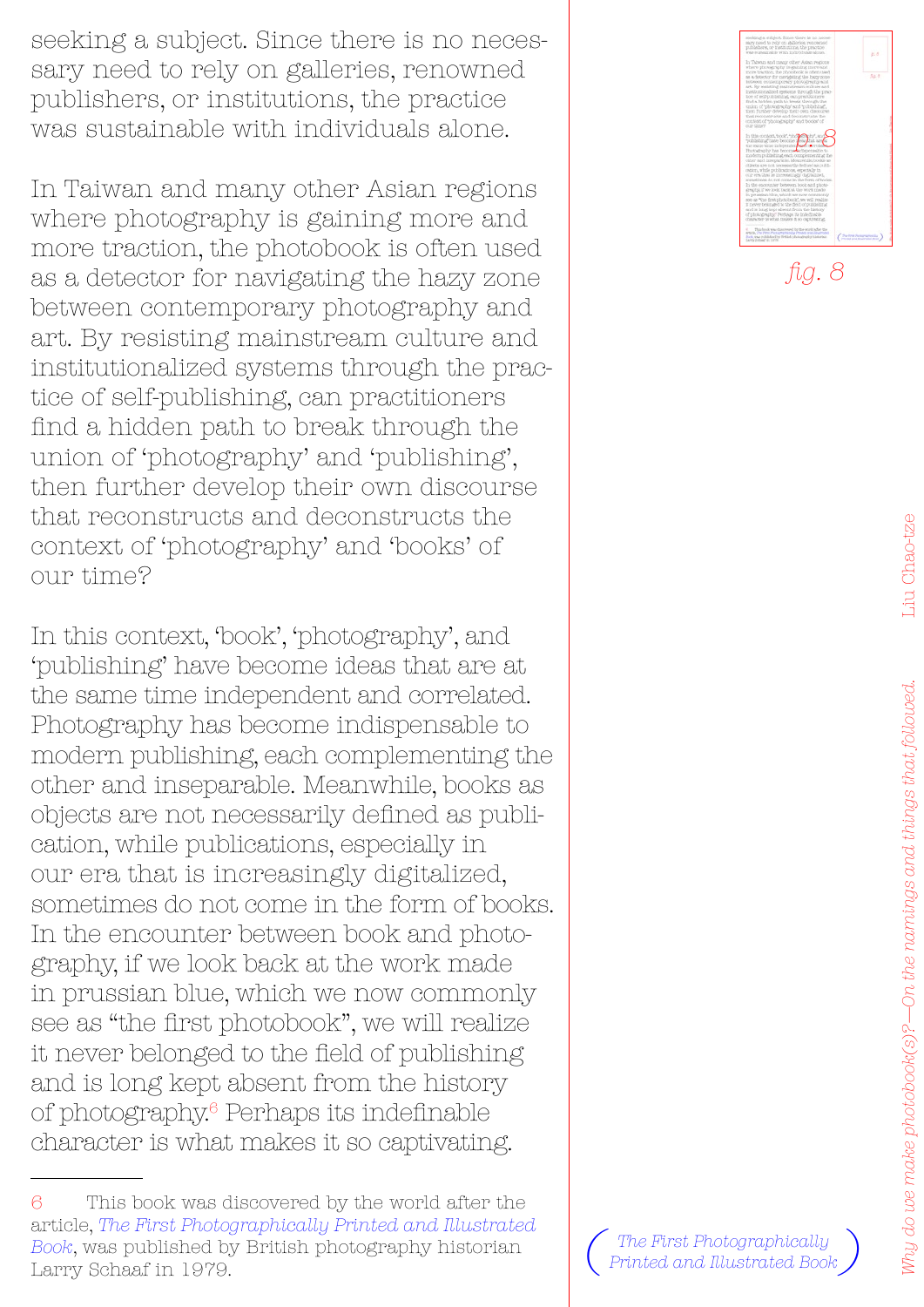We try to take the following self-published/ independent published photobooks in Taiwan as an example, and draw a radius outward from the overlapping zone between photography and book. We now have (1) books as carriers for images, with images being the main narrative; (2) works that are reflected and inspired by the concept of 'photography' and carried out in the form of books.

(P.S. Catalogues of non-photographic artworks, recreations of images, image collages, works created by editing the image works of others, retaking pictures, and other approaches are all included.)

sorted from A to Z

- —Aaron Nieh | *[FW: the end of innocence](https://www.nitesha.com/?pid=70929414)*
- —Chang Hui-hsin | *[a flower is not a flower](https://reurl.cc/QdrVeo)*
- —dmp editions | *[Shauba Log #1](http://www.hiwaterfall.com/store/dmp/)* (Shauba Chang) | *[The History of the concave and](http://www.hiwaterfall.com/store/dmp/dmp-editions/the-history-of-the-concave-and-the-convex-liu-yu/)  [the convex](http://www.hiwaterfall.com/store/dmp/dmp-editions/the-history-of-the-concave-and-the-convex-liu-yu/)* (Liu Yu) | *[No No No No Good](http://www.hiwaterfall.com/store/dmp/dmp-editions/no-no-no-no-good-club/)  [Club](http://www.hiwaterfall.com/store/dmp/dmp-editions/no-no-no-no-good-club/)* (Chen Etang) and more
- —[Etang Chen](https://moom.cat/tw/artist/etang-chen) | *[Q Pig Model Michiko Q](https://reurl.cc/Wd68bO)* (ft. Kuma Yang) and more
- —Fotobook DUMMIES Day | *[Publish 0](https://reurl.cc/D9zbgj)*
- —Huang Shao-ying | *[Random Flavor](https://reurl.cc/V6A24y)* —Hsu Chiyu | *[cv-00001](https://reurl.cc/L3y2N4)*, *[st-21007](https://reurl.cc/4RKlQL)*,
- *[BN-01?QQ](https://reurl.cc/Qdr24O)* —Kris Kang | *[KENZAN](https://reurl.cc/xZ5KAe)*
- —Lin Yu-chih | *[Dear Vietnam](https://moom.cat/tw/item/dear-vietnam-b)*, *[Tiny Christs](https://moom.cat/tw/item/tiny-christs)* and more
- —Lin Junye | *[Ageing Object](https://vimeo.com/222746335)* and more
- -—Liu Chih-hung | *[Sound Geography](https://reurl.cc/KkVzQm)*
- —Liu Chao-tze | *[An Ultimate Guide To Zen](https://reurl.cc/rxy0Lx)  [Living Vol.1](https://reurl.cc/rxy0Lx)* & *[Vol.2](https://reurl.cc/lVmpZq)*
- —Lee Cheng-han & Sean Wang | *[Newester](https://leechenghan.com/newester) ( )*

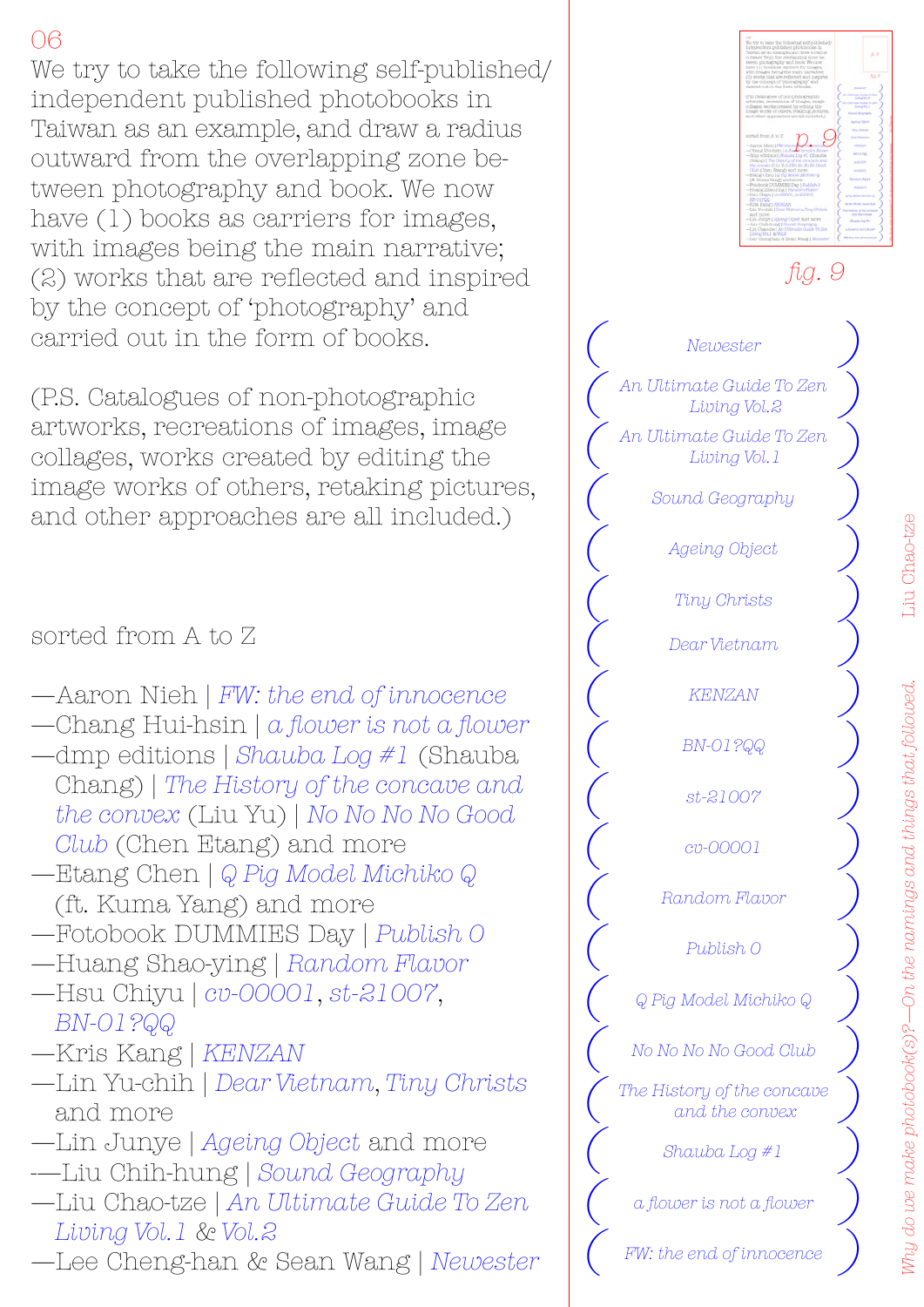- —Lee Liya | *[eternal return](https://www.liyafoto.com/eternal-return)* —Lin Hsuan-lang | *[Taipei, Meet Again](https://reurl.cc/g7Vn3L)* —Lee Li-chung | *[The Battle of Mt. Zhugao](https://vimeo.com/346805627) [and Red Feet Ling](https://vimeo.com/346805627)* —Li Hao | *[R. A/E/O. M.](https://reurl.cc/xZ5Wme)* —Liszt Chang | *[Plastic](https://vimeo.com/198351881)* —Noshinkei suijaku no ushi n keisu ija ku (Shen Pei-yu) | *[Beijing Suicide](https://shenpeiyu.com/publications-1/bei-jing-zi-sha/)* —teikoukei | *[Taipei dull scene](https://www.teikoukei.com/blanke)*, *[Wu Se](https://reurl.cc/oLkKYl)* and more —Teng Yung Han | *[Ma G World](https://reurl.cc/vDYKnL)* —Toxic Weeds | *[Toxic Weeds, Families](https://toxicweedszine.tumblr.com/)*
- —Voice of Photography | *[SHOUT](https://reurl.cc/5ljR0M)*
- —Why-Z | *[Why-Z-Clan ZINE 1-3](https://why-z.net/zine-and-merch)*
- —Waterfall | *[Waterfall Journals](http://www.hiwaterfall.com/store/waterfall-journal/)*, *[Something Blue](http://www.hiwaterfall.com/store/waterfall/artist-books/something-blue/)* (Yao Jui-chung)



*fig. 10*

*( ) ( ) The Battle of Mt. Zhugao ( ) ( ) ( ) ( ) ( ) ( ) ( ) ( )*  $\left(\begin{array}{cc} \text{Why-Z-Clan ZINE 1} \end{array}\right)$ *(Why-Z-Clan ZINE 2*) *(Why-Z-Clan ZINE 3) ( ) ( ) Taipei, Meet Again and Red Feet Ling R. A/E/O. M. Plastic Beijing Suicide Taipei dull scene Wu Se Ma G World Toxic Weeds, Families SHOUT Why-Z-Clan ZINE 1 Why-Z-Clan ZINE 2 Why-Z-Clan ZINE 3 Waterfall Journals Something Blue*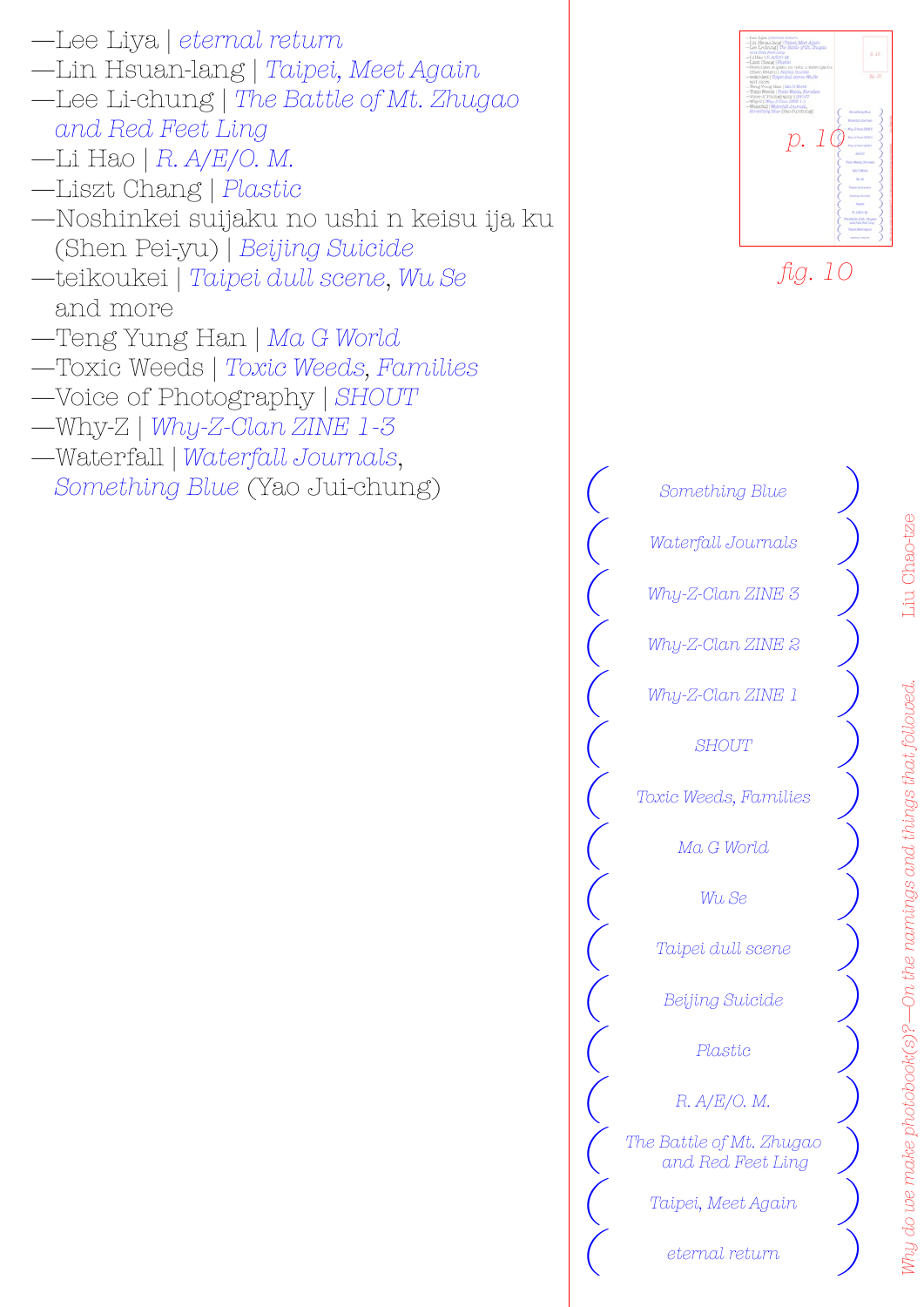| 07                               |      |
|----------------------------------|------|
| Character List of Chinese Terms: |      |
| she ying shu                     | 攝影書  |
| hua ce                           | 書冊   |
| she ying ji                      | 攝影集  |
| zhao pian ji                     | 照片集  |
| she ying hua ce                  | 攝影書冊 |

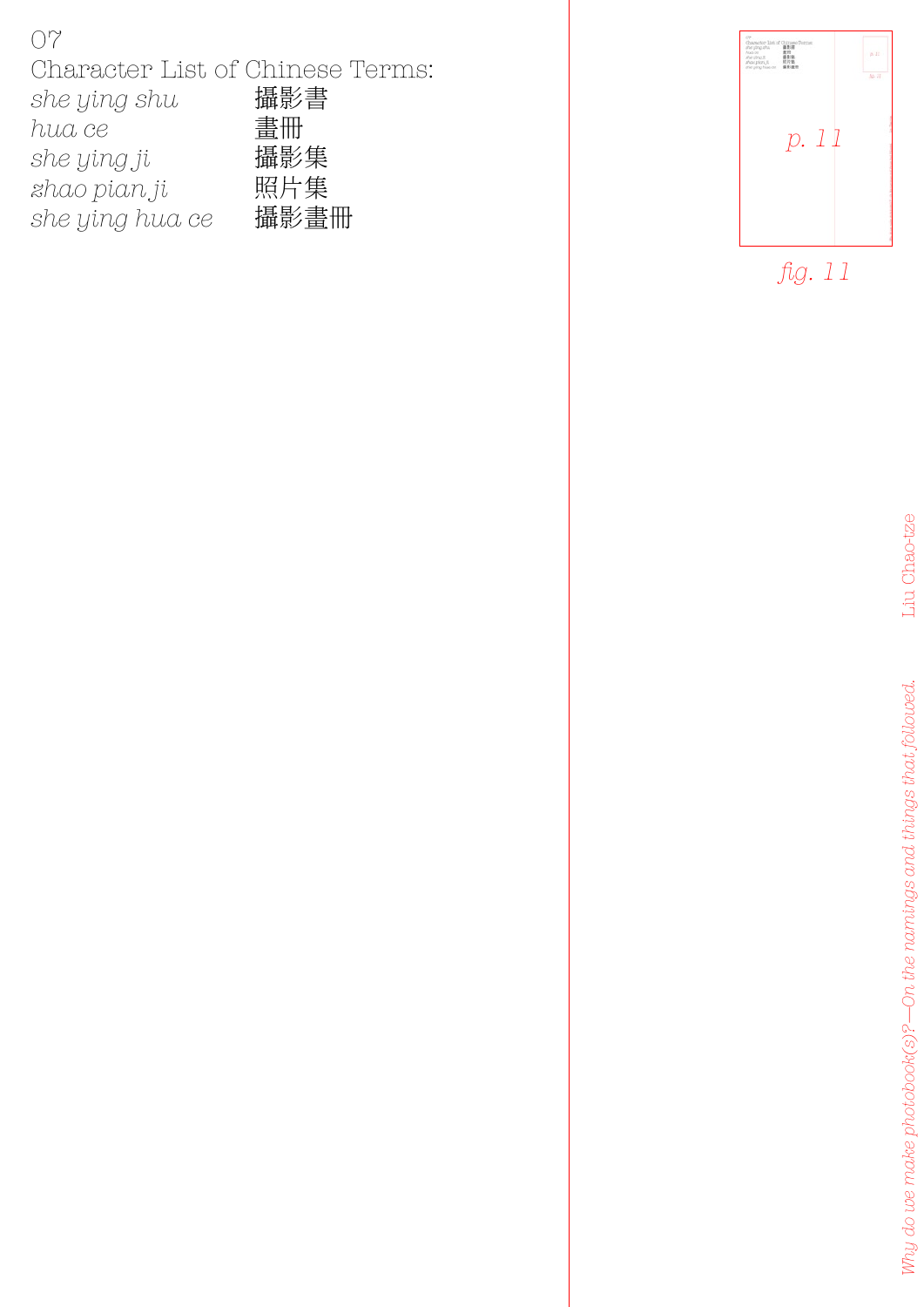# เราทำำ โฟโต้้บุ๊๊�ก(ส์์) (photobook(s)) กันทำไม – การตั้งชื่อและสิ่งอื่นๆ ที่ ตามมา

# 01

้เมื่อปลายปี 2562 Fotobook DUMMIES Day ได้เริ่มลงพื้นที่<br>่ เก็บข้อมูลตามเมืองต่างๆ จำนวน 5 เมืองในแถบเอเชียตะวันออก ้เฉียงใต้วิจัยเพื่อจัดทำวิจัยที่เกี่ยวกับโฟโต้บุ๊ก (photobook) และ การตีีพิิมพ์์ด้้วยตนเอง (self-publishing)

ผลจากการวิิจััยและการสััมภาษณ์์ในช่่วงแรกได้้ถูกรู วบรวมออกมาเป็็น สิ่่�งพิิมพ์ฉบั์ ับพิิเศษ *[A Way of Seeing: Reading SEA Through](https://fotobookdummiesday.com/Reading-SEA-2
) [Photobook and Self-publishing](https://fotobookdummiesday.com/Reading-SEA-2
)* (*วิิถีีแห่่งการมอง: อ่่านเอเชีีย ตะวัันออกเฉีียงใต้้ผ่่านโฟโต้้บุ๊๊�กและการตีีพิิมพ์์อิิสระ*) ที่่�เพิ่่�งตีีพิิมพ์์ไป ้เมื่อต้นปีนี้ [ปี 2563] ในระหว่างที่กำลังตั้งชื่อสิ่งพิมพ์ฉบับนี้ มีเรื่อง สำคัญเรื่องหนึ่งที่เราได้หารือกัน คือ ''คำว่า 'photobook' ในภาษา<br>อังกฤษจะต้องถูกเขียนในรูปของพหูพจน์หรือเปล่า'' ที่มาของคำถามนี้ ้เกิดขึ้นก็เพราะว่าคำนามทั้งเอกพจน์และพหูพจน์ในภาษาจีนนั้นใช้คำ<br>เดียวกัน [เช่นเดียวกับภาษาไทย] ดังนั้นในฐานะที่เราทั้งสองคนไม่ใช่<br>เจ้าของภาษา ประเด็นด้านเทคนิคทางไวยากรณ์นี้จึงเป็นเรื่องที่เรา<br>ต้องหารือกัน และนอกจากจะคุยก ไวยากรณ์แล้ว บทสนทนาในครั้งนั้น ยังนำไปสู่การพูดคุยในประเด็นที่ ลึกซึ้งในเชิงคอนเซ็ปต์ อย่าง ''เราหมายถึงอะไรเมื่อเราใช้คำว่า 'photobook''' มันกำลังพูดถึงเหล่าโฟโต้บุ๊กเล่มที่่เราได้พบเจอมาตลอด ึ การทำวิจัยในโปรเจกต์นี้หรือเปล่า หรือเรากำลังหมายถึงแนวคิดของ ี "โฟโต้บุ๊ก" ในความหมายที่คล้ายๆ กับเวลาเราพูดถึง ''การตีพิมพ์ด้วย ตนเอง" (self-publishing) กัันแน่่ เรื่่�องเล็็กๆ อย่่างการจะใส่่หรืือ ้ไม่ใส่ตัว s หลังคำนาม กลับส่งผลต่อความหมายและกล่าวถึงบริบทที่ แตกต่่างกัันโดยสิ้้�นเชิิง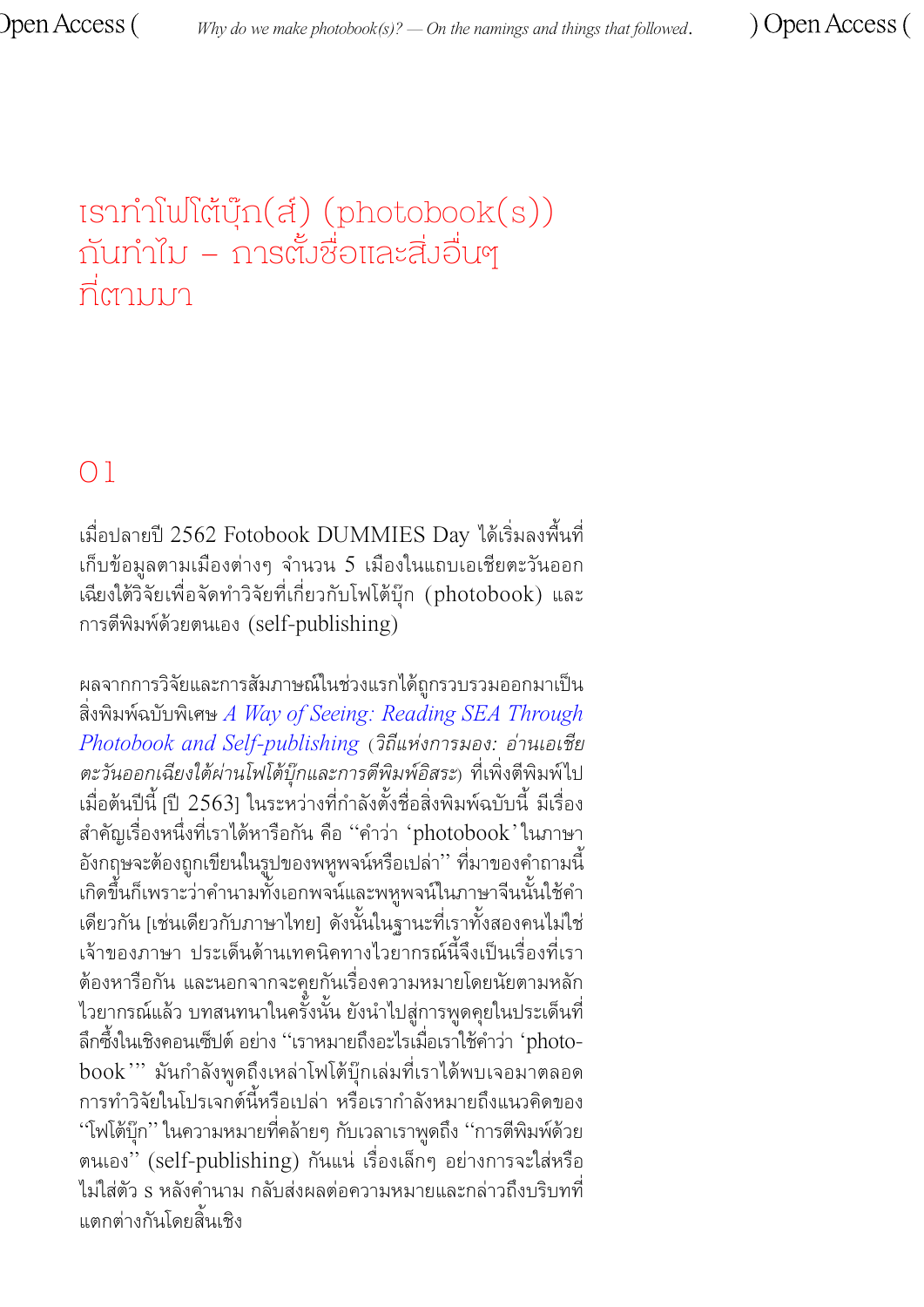้คำว่า *she ying shu*' ในภาษาจีนกลาง ได้รับอิทธิพลมาจากคำว่า "photobook" ในภาษาอังกฤษประมาณหนึ่ง และการพูดถึงโฟโต้บุ๊ก ่ ในไต้หวันก็เลี่ยงไม่ได้ที่จะต้องพูดถึงความเกี่ยวโยงของศัพท์คำนี้จาก ต้้นทางในภาษาอัังกฤษ แม้้คำำว่่า "photobook" ในภาษาอัังกฤษ ้จะเป็นศัพท์ใหม่ที่่เพิ่งปรากฏในช่วงศตวรรษที่ 21 แต่ก็ไม่ได้แปลว่า<br>วัตถุซึ่งเป็นหนังสือที่ประกอบไปด้วยภาพถ่ายที่กำลังกล่าวถึงอยู่นี้ ิจะไม่เคยมีการถูกคิดค้นมาก่อน ก่อนที่่จะมีคำว่า "photobook" ไม่่เคยมีีคำศัำ พท์ั ์ที่่�ใช้พู้ดถึึ ู งการรวมกัันของ 'ภาพถ่่าย' (photo) และ 'หนัังสืือ' (book) ที่่�ตายตััวในภาษาอัังกฤษ ศััพท์์ที่่�มัักถููกใช้้มีีคำำว่่า 'photography book' (หนัังสืือการถ่่ายภาพ) 'photographic  $picture\ book'$  (หนังสือภาพที่ประกอบไปด้วยรูปถ่าย) 'photographically illustrated book' (หนังสือภาพประกอบที่เป็น ภาพถ่่าย) หรืือ 'photographically made book' (หนัังสืือที่่� ทำมาจากภาพถ่าย) เป็นต<sup>้</sup>น แต่ตั้งแต่มี<sup>ี</sup>คำว่า"photobook" เกิดขึ้น การมาเจอกันของคอนเซ็ปต์ที่่กว้างมากๆ ของทั้ง 'ภาพถ่าย' (photography) และ 'สิ่งพิมพ์' (publication) ก็เริ่มชัดขึ้น คำว่า "photobook" จึึงกลายเป็็นศััพท์์เฉพาะที่่�ต้้องการการนิิยามอย่่าง เป็็นทางการ

้ แล้วโฟโต้บ๊กคืออะไร คำอธิบายโดยทั่วไปมักจะอ้างถึงถ้อยคำแถลงที่ ้ นักวิจารณ์ภาพถ่ายชาวดัชต์ ราล์ฟ ปรินส์ (Ralph Prins) ได้กล่าว ไว้้ในบทสััมภาษณ์์ในปีี 2512:

"*Een fotoboek is een autonome kunstuiting, vergelijkbaar met een schilderij, beeldhouw-werk, theatervoorstelling, film, etc. De foto's verliezen hun eigen 'an sich' fotokarakter en worden in drukinkt vertaalde onderdelen van een dramatisch gebeuren dat boek heet.*"

<sup>1</sup> วิธีการสะกดคำนี้ รวมไปถึงคำจีนอื่นๆ ในความเรียงนี้ยึดตามหลัก *ฮั่นหยู่*<br>*พินอิน (Hanyu Pinyin*) ซึ่งคือระบบการเขียนภาษาจีนด้วยตัวอักษรโรมันตาม ่ หลักภาษาจีนมาตรฐานสมัยใหม่่ การสะกดแบบนี้เป็นเพียงแค่ตัวแทนการออกเสียง<br>ในภาษาจีนกลางที่ขาดสัญญะทางความหมายและบริบททางทัศนะที่คำเหล่านี้ ึกล่าวถึงในตัวอักษรภาษาจีน การออกเสียงของตัวอักษรจีนต้นฉบับจะแตกต่างไป ี่ ตามภาษาจีนถิ่นอื่นที่ใช่ภาษาจีนกลาง สามารถดูคำภาษาจีนทั้งหมดที่ปรากฏใน ้ ความเรียงนี้ในเวอร์ชั่นอักษรจีนแบบตัวเต็มในตอนท้ายของความเรียงนี้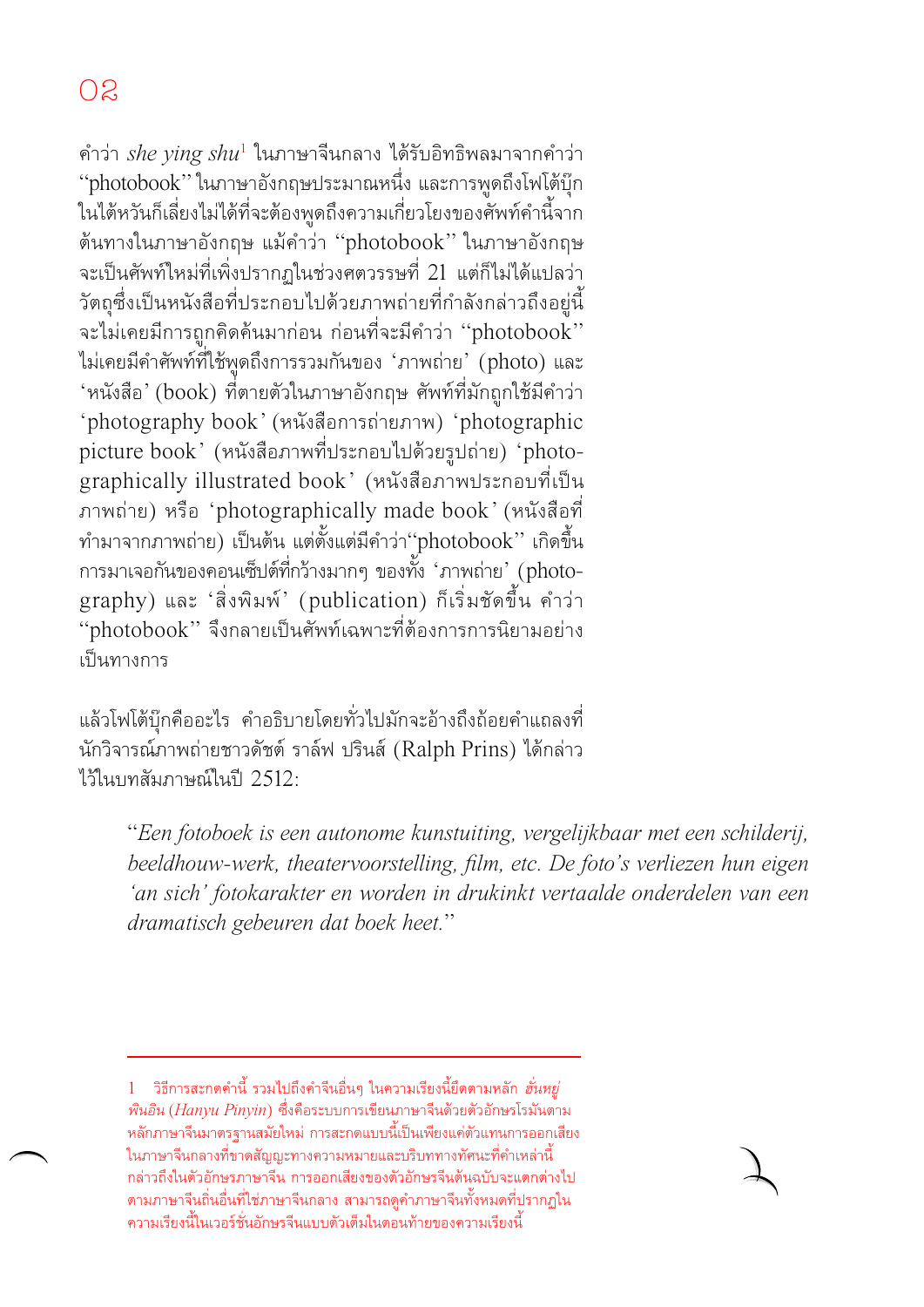(*"โฟโต้้บุ๊๊�กคืืองานศิิลปะแขนงหนึ่่�งที่�เ่ป็็นอิิสระจากศิิลปะแขนงอื่่�น เทีียบได้้กับังานประติิมากรรม บทละคร หรืือภาพยนตร์์ภาพถ่่ายจะสููญเสีียความหมายในตนเองไป และได้้แปรสภาพมาเป็็น หมึึกที่�ใ่ช้ตี้ีพิิมพ์์ และหลอมรวมกลายเป็็นส่ว่ นหนึ่่�งของผลลัพัธ์์ที่ยิ่่�่�งใหญ่่ที่�เ่รีียกว่่าหนัังสืือ*")2

หรือในอีกนัยหนึ่่ง โฟโต้บุ๊กคือ 'งานศิลปะ' และหัวใจของแนวคิดคือ ้หนังสือในฐานะที่เป็นสื่อสำหรับภาพ ' นอกจากนี้ความหมายโดยรวม ของภาพถ่าย ถูกถ่ายทอดผ่านการพับและการเปิด<sup>3</sup>

2 Rik Suermondt, "Van documentaire plaatwerk naar kunstenaarsboek [จากหนัังสืือ ภาพสารคดีีสู่่หนัังสืือศิิลปิิน]", ใน*foto in omslag: het Nederlandse documentaire fotoboek na 1945* (*ภาพถ่่ายระหว่่างปก: โฟโต้้บุ๊๊�กสารคดีีในเนเธอร์์แลนด์์ หลัังปีี2488*), M. Boom (อััมสเตอร์์ดััม: Fragment Uitgeverij, 2532), 12.

3 คำำว่่า 'photobook' ในภาษาดััชต์์คืือ *fotoboek* โดยคำนี้จะออกเสียงและมีความหมายที่ใกล้เคียงกับคำว่า photobook ในภาษาอังกฤษ นอกจากนั้นยังมีศัพท์ที่ คล้้ายคลึึงกัันในประเทศอื่่�นในยุุโรป เช่่น*fotobuch* ใน ภาษาเยอรมััน เมื่่�อการบัันทึึกคำำ สััมภาษณ์์เมื่่�อปีี 2512 ้ และได้รับการแปลเป็นภาษาอังกฤษในปี 2532 (ซึ่งเป็น เวอร์์ชั่่�นที่่�รู้้จัักกัันแพร่่หลายในปััจจุุบััน) คำำว่่า *fotoboek* ิถูกแปลตามตัวเป็นคำว่า "photobook" ด้วยเหตุนี้จึง ทำำ ให้้ความสััมพัันธ์์ระหว่่างรากศััพท์์ของ "photobook" ในภาษาอัังกฤษ และอิิทธิิพลเชิิงภาษาศาสตร์์ได้้รัับมาจาก ประเทศอื่่�นๆ ในยุุโรป กลายเป็็นประเด็็นที่่�มีีการถกเถีียง กัันอย่่างกว้้างขวาง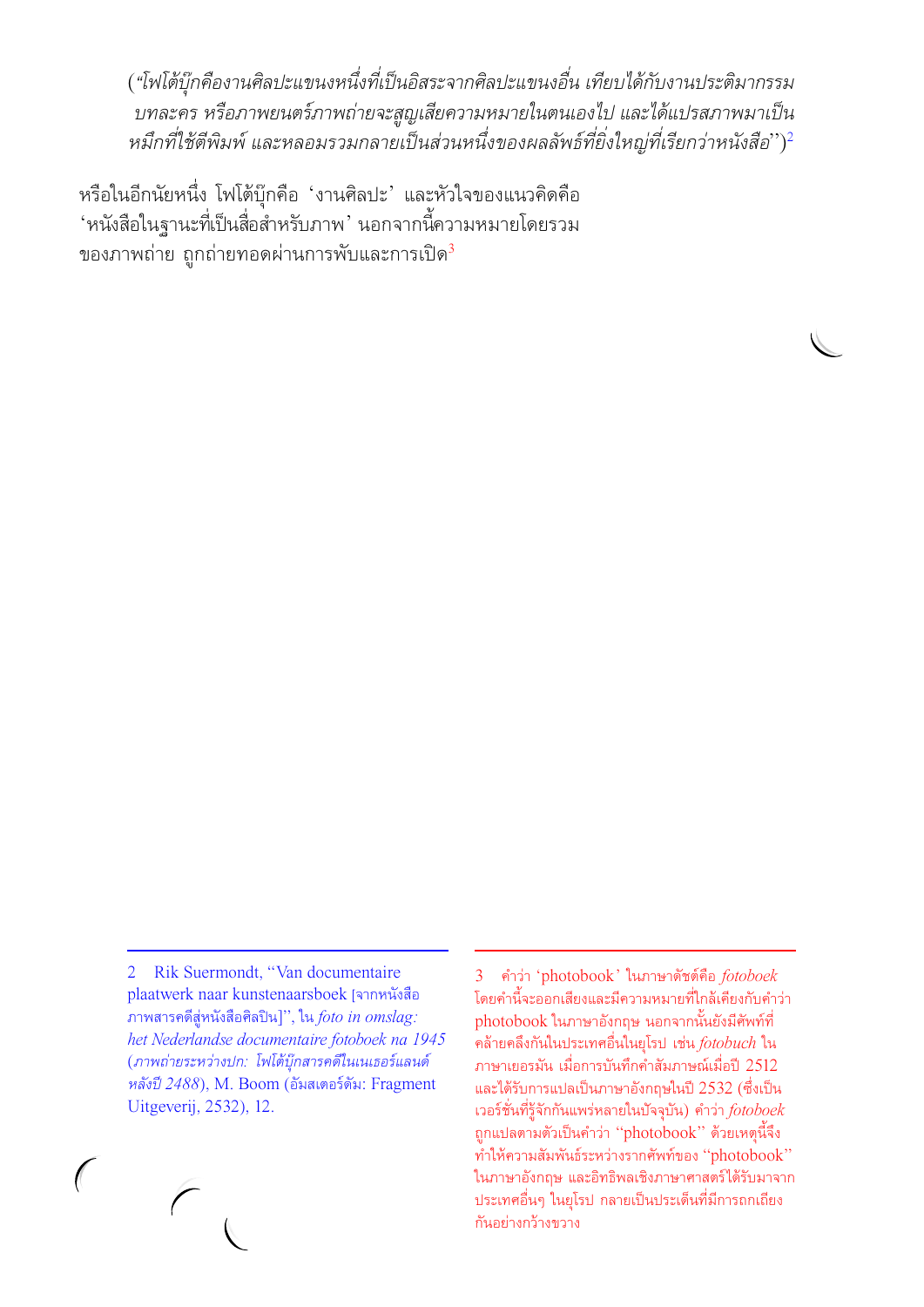ึกลับมาดูในบริบทของไต้หวัน ศัพท์ภาษาจีนที่มีความใกล้เคียงกับ คำว่ำ ่า "photobook" อย่่าง *she ying shu* ก็็ได้้รัับความนิิยมมากขึ้้�น โดยเป็็นผลพลอยได้้จากการเติิบโตของคำำว่่า "photobook" เอง ี แต่่อย่างไรก็ตาม ความเป็นจริงก็คือ การพูดคุยกันในประเด็นนี้ก็ยัง ้จำกัดอยู่แค่ในวงการการตีพิมพ์ศิลปะ ในความหมายทั่วๆไป คำว่า *s he ying shu* อาจหมายถึึง 'หนัังสืือที่่�ทำจำ ากภาพถ่่าย' (books made with photography) 'หนังสือเกี่ยวกับหรือพูดถึงภาพถ่าย' (books about/on photography) หรืือ 'หนัังสืือที่่�จัดัอยู่่ในหมวด หมู่่ของภาพถ่่าย' (books in the category of photography) ้แม้ว่าคำว่า *she ying shu* จะมีความหมายโดยนัยที่ใกล้เคียงกับคำว่า "photobook" แต่ค่ วามหมายจริิงๆ ของมัันเอง ยัังคงกำกำ วมและ ้ คลุมเครือ ในแง่ของบริบทดั้งเดิมของมันที่ยังไม่ได้พัฒนาให้ไปถึงแนวคิด และขาดอิิสระเสรีีในการยืืนได้้ด้้วยตนเอง

่ ในโลกของการตีพิมพ์ คำที่เกี่ยวกับคุุณลักษณ์ของ 'หนังสือที่ตีพิมพ์<br> ด้วยภาพถ่าย' (books published with photography) มีอยู่หลาย คำำ ที่่�เคยถููกใช้้อย่่างแพร่่หลาย ก่่อนที่่�จะมีีคำว่ำ ่า *she ying shu* เช่่น ์ ศัพท์อย่าง *hua ce* ที่แปลว่าที่เกิดจากภาพถ่าย ส่วนการรวบรวมผลงาน ภาพถ่่าย (portfolio) ที่่�จัดทำั ำ โดยช่่างภาพ เรีียกได้้ว่่า *she ying ji* หรืือ *zhao pian ji* หรืือ *s he ying hua ce* ความหมายตามตััวของ คำำ เหล่่านี้้คืื�อ 'คอลเลกชั่่�นของรููปถ่่าย' (collection of photographs) หรือ 'อัลบั้มภาพถ่าย' (photography picture album) อย่างไร ก็็ตาม ทำำ ไมเราถึึงเลืือกใช้ศั้ พท์ั ์ที่่�แปลตรงตััวอย่่าง *she ying shu* ใน ้เมื่อมีคำศัพท์ต่างๆ ที่ไม่เพียงแต่ให้ความหมายและแนวคิดที่ใกล้เคียง กับ ''photobook'' และเป็นคำที่ใช้กันอยู่แล้วในบทสนทนาชีวิตประจำ ้วันของบริบทเชิงวัฒนธรรมอีกทั้งยังมีความหมายที่ชัดเจนกว่า<br>ความหมายของคำนี้ไม่ได้ขึ้นอยู่กับตัวมันเองแต่ขึ้นอยู่กับบริบทที่คำนี้ ถูกนำไปใช้มากกว่า ทั้ง *she ying shu* และ 'photobook' ต่างกัน ทั้งความหมายตามตัวอักษรและความหมายตามบริบท แล้วอย่างนั้น สองคำนี้ชี้ให้้เห็นคนละสิ่งกันหรือ การถกกันในเรื่องนี้ไม่ได้ตั้งใจที่จะชี้นำ<br>หรือโต้แย้งการเลือกใช้คำใดๆ

ระหว่างที่คุยกันกับ จวง อู๋ปิน (Zhuang Wubin) นักวิจัยด้าน ี ประวัติศาสตร์การถ่ายภาพในเอเชียตะวันออกเฉียงใต้ จวงได้กล่าวว่า<br>''ประเด็นก็คือ เราไม่ควรม่งความสนใจไปที่ความแตกต่างระหว่างเอเชีย ี่ ตะวันออกเฉียงใต้กับฝั่งตะวันตก แต่ควรมองถึง 'ความต้องการและ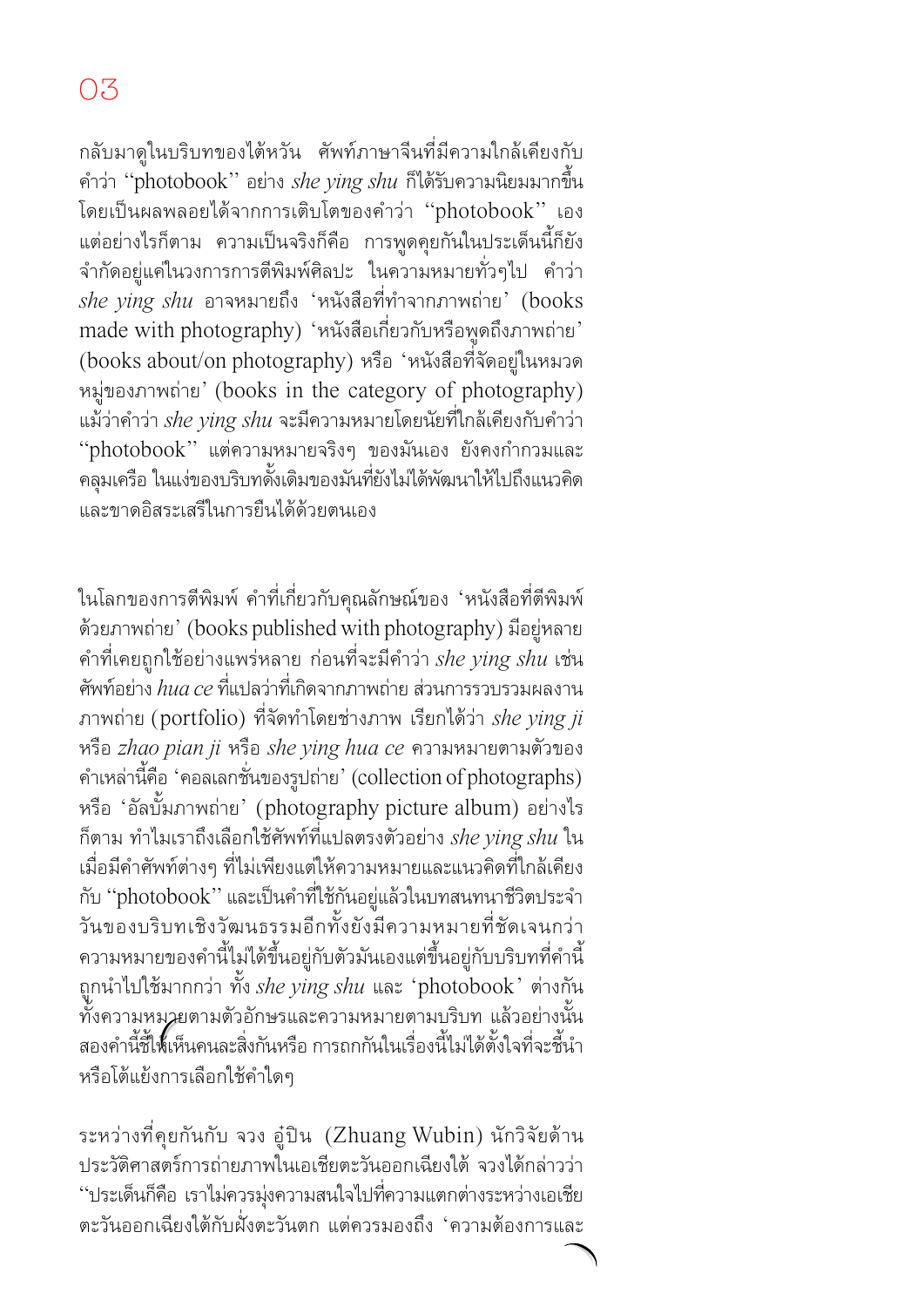้ ความจำเป็นในการใช้ภาพถ่าย<sup>'4</sup> ที่ไม่เหมือนกันมากกว่า'' ผู้คนที่มา ิจากต่างบริบทและพื้นฐานทางวัฒนธรรมย่่อมมีความสัมพันธ์ต่่อ 'ภาพ'  $\,(\mathrm{image})\,$  ที่ต่างกันโดยธรรมชาติอยู่แล้ว การเกิดขึ้นของสิ่งต่างๆ มักถูกคลอดมาพร้อมๆ กับชื่อเรียก และการตั้งชื่อนั้นจำเป็นต้องผ่าน ้ กระบวนการปรับให้เข้ากับท้องถิ่นก่อน เมื่อผ่านกระบวนการตั้งชื่อ การ ้ปฏิบัติลงมือทำ และการปรับให้เข้ากับบริบทใหม่ แนวความคิดต่างถิ่น ้อย่างโฟโต้บุ๊ก ก็จะสามารถเข้ามาเป็นส่วนหนึ่่งกับบริบทท้องถิ่นได้ในที่่สุด ่ แต่น่าเสียดายที่คำศัพท์ที่่ถูกบัญญัติมาเพื่ออ้างถึงแนวคิดนี้โดยเฉพาะ ี ยังรอการปรากฏตัวในโลกของผู้ที่่ใช้ภาษาจีน และคำศัพท์นี้ก็ยังไม่<br>ได้รับการบรรจุอยู่ในพจนานุกรมฉบับหลักๆ อีกด้วย



<sup>4</sup> จากการคุุยกัันผ่่าน Skype วัันที่่� 3 ตุุลาคม 2562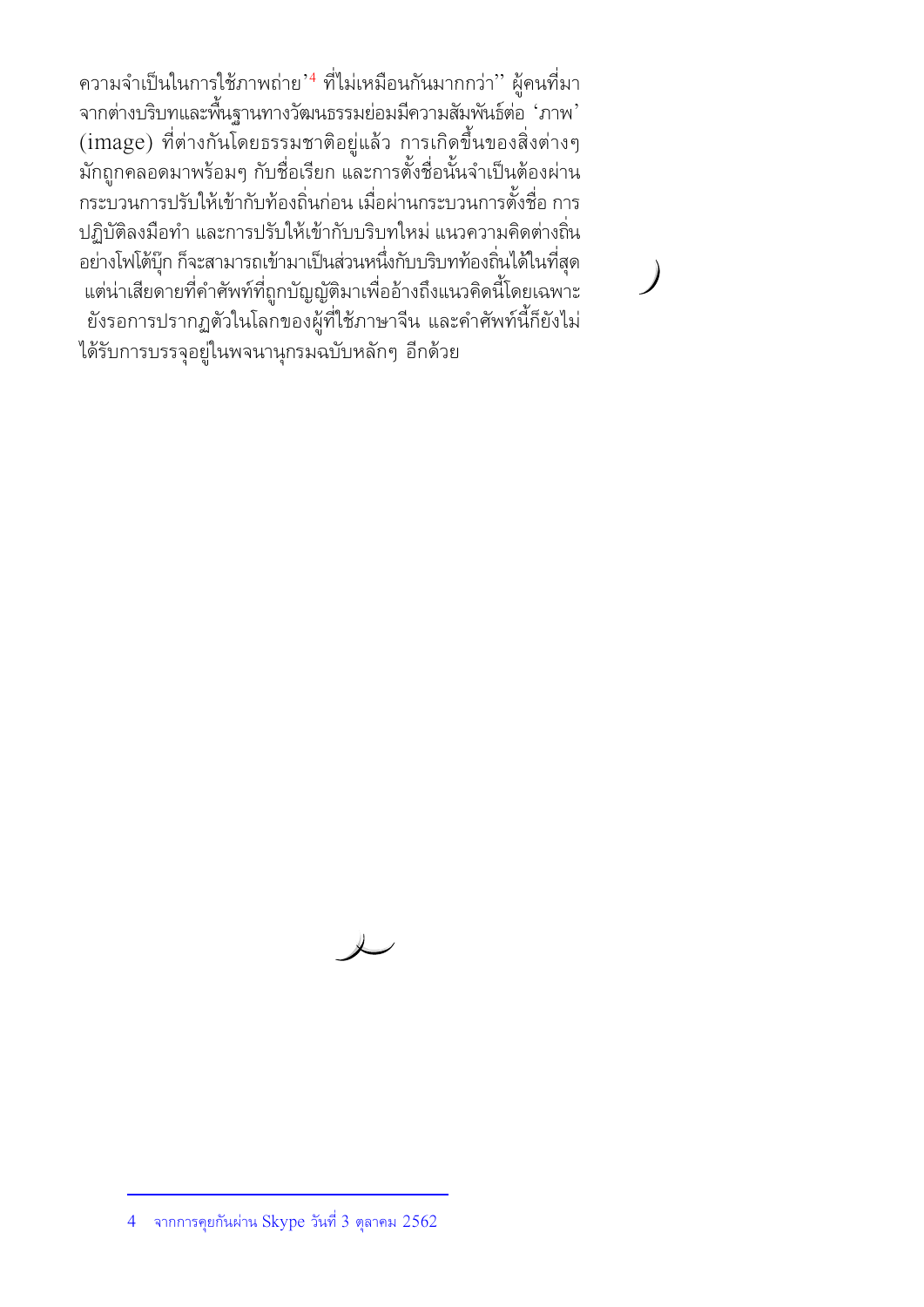้ บัจจุบันมีหนังสือมากมายที่ประกอบสร้างจากภาพถ่าย แต่ละเล่มถูก ้ นำเสนอในรูปแบบที่ต่างกันออกไป ทั้งหนังสือของศิลปิน โฟโต้บุ๊ก ้ ซีน และสิ่งพิมพ์อื่นๆ ก็ถือว่าเป็นการทำหนังสือภาพถ่าย นิตยสาร ภาพถ่่ายจากไต้้หวััน *Voices of Photography* ได้้จััดแสดงผลงาน ้ และจัดงานเสวนาในหัวข้อที่่เกี่ยวกับโฟโต้บุ๊กหลายครั้ง หนึ่งในนั้นคือ ซีรีส์ Photobook As Methods ซึ่งเคยถูกนำมาตีพิมพ์ในนิตยสาร ้ฉบับปี 2559 และปี 2561 โดยซีรีส์นี้นำเสนอกลุ่มที่่ตีพิมพ์โฟโต้บุ๊ก ้แบบอิสระและด้วยตนเองที่ทำงานอยู่ในไต้หวัน และรวมไปถึงการเชิญ ้นักออกแบบและนักวิจารณ์ภาพถ่ายมาพูดคุยและวิเคราะห์วงการ ึการตีพิมพ์ภาพถ่ายในไต้หวัน 'การมองโฟโต้บุ๊กในฐานะวิธีการ' (Photobook as method) เป็็นธีีมร่่วมของผู้้ทำำ งานในแวดวงที่่� ้ไต้หวันหลายๆ คน แต่โฟโต้บุ๊กจะถูกนำไปประยุกต์ใช้ต่อไปได้อย่างไร นิิตยสาร *Voices of Photography* กล่่าวว่่า "เราพยายามที่่�จะค้้นหา และนิิยามแนวทางการพััฒนา และภาพลัักษณ์์เชิิงวััฒนธรรมของ ี การตีพิมพ์ภาพถ่ายของไต้หวัน ผ่าน 'การมองโฟโต้บ๊กในฐานะวิธีการ' ้ และพวกเราหวังว่าการมองโฟโต้บุ๊กในฐานะวิธีการเช่่นนี้ จะช่วยให้เรา มองย้้อนกลัับมาถึึงรููปแบบของการสร้้างภาพและการตีีความภาพ ในแบบที่เรารู้จักอยู่ในปัจจุบัน'<sup>,5</sup>

ี บางที่ ก่อนที่เราจะตอบคำถามว่า 'จะใช้โฟโต้บุ๊กเป็นวิธีการได้อย่างไร' ี เราจะต้องครุ่นคิดก่อนว่า โฟโต้บุ๊กจะแปลงตนเป็นวิธีการอะไรได้บ้าง

<sup>5</sup> นิิตยสาร *VOP* ฉบัับที่่� [18: Photobook As](https://www.vopmagazine.com/vop018/
)  [Method I](https://www.vopmagazine.com/vop018/
) (2559), หน้้า 3. ต้้นฉบัับบทความ ภาษาจีีนและอัังกฤษ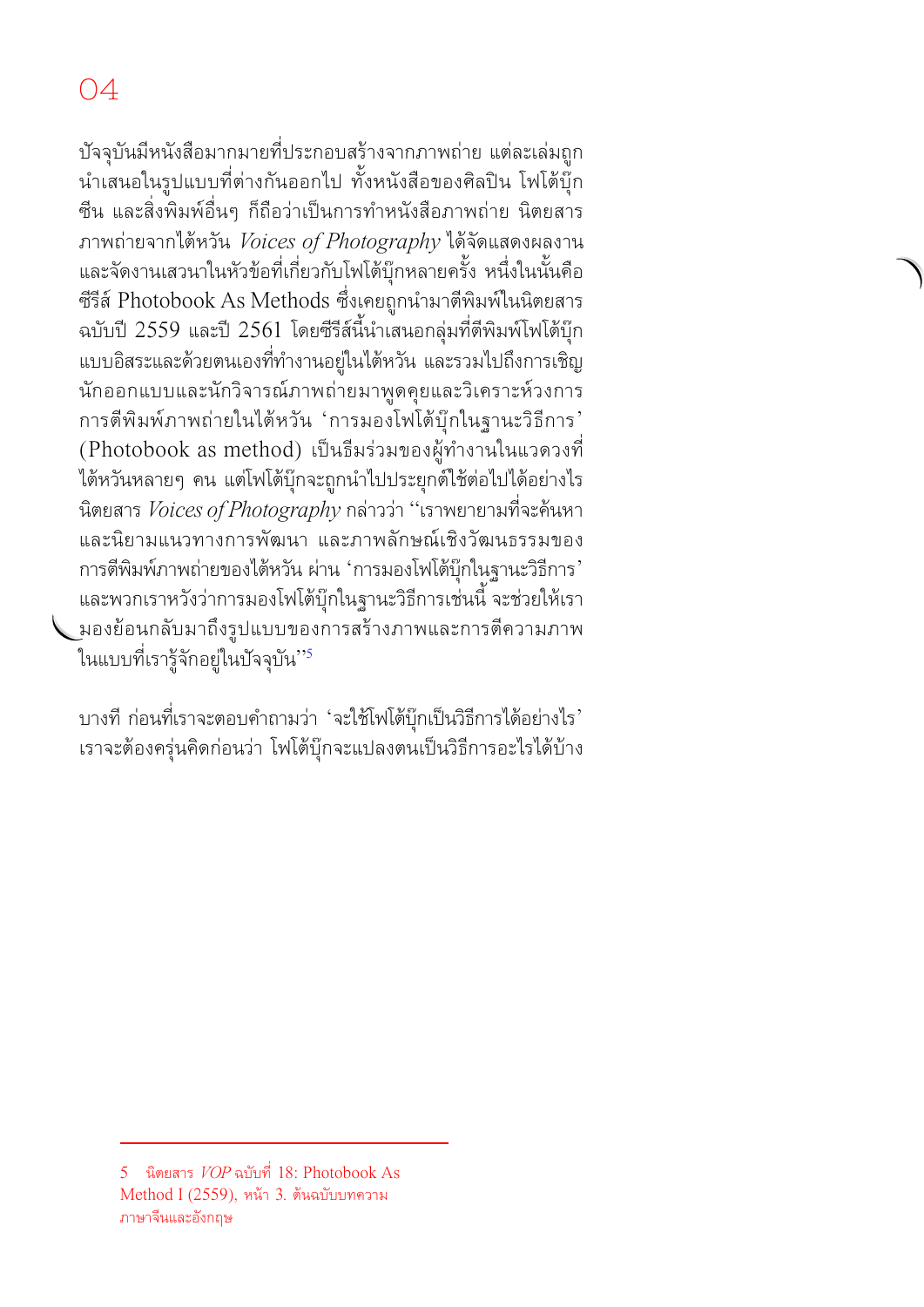ในปี 2547 มาร์ติน พารร์ (Martin Parr) ร่วมกับแกรี่ แบดเจอร์ (Gerry Badger) ได้้ตีีพิิมพ์์หนัังสืือ *[The Photobook: A History,](https://de.phaidon.com/store/photography/the-photobook-a-history-9780714842851/
)*   $\emph{Vol.}$   $1$  และสิ่งพิมพ์อื่นๆ ที่อ้างอิงถึงคอลเลกชั่นของเขาเองเป็น ้ส่วนใหญ่ หนังสือชุดนี้ช่วยเร่งให้โฟโต้บุ๊กกลายเป็นกระแสที่นิยมมาก ้จนนำไปสู่ปรากฏการณ์เชิงวัฒนธรรมต่างๆ มากมายและเชื่อมโยงกับ ึงานขนาดกลางไปจนถึงขนาดใหญ่ที่แพร่หลายไปทั่วโลก หลังจากที่ ้องค์กรไม่แสวงหากำไรเพื่อการเผยแพร่ความรู้ความเข้าใจเกี่ยวกับ สิ่งพิมพ์อิสระและหนังสือศิลปิน Printed Matters ได้ริเริ่มเทศกาล หนัังสืือศิิลปะนิิวยอร์ก์ (New York Art Book Fair) ในปีี 2548 ก็็มีีเทศกาลหนัังสืือศิิลปะอิิสระและการประกวดรางวััลสำำ หรัับม็็อคอััพ ้สิ่งพิมพ์ (dummy book award) เกิดขึ้นตามมา อาจกล่าวได้ว่า กระแสความนิิยมของเทศกาลหนัังสืือศิิลปะ ได้้ทำำ ให้้เส้้นแบ่่งของ การตีพิมพ์อย่างมืออาชีพและมือสมัครเล่นชัดเจนน้อยลง

ในฐานะพื้นที่สาธารณะ เทศกาลหนังสือศิลปะไม่เพียงแต่นำเสนอ<br>วงการการตีพิมพ์แต่ยังเป็นการรวบรวมชุมชนต่างๆ และเปิดโอกาสให้ วงการการตี<sub>่</sub>พิมพ์แต่ยังเป็นการรวบรวมชุมชนต่างๆ และเปิดโอกาสให้<br>กับผู้คนให้เข้าถึงได้ด้วยเกณฑ์ในการเข้าร่วมที่ค่อนข้างต่ำ ข้อสังเกตที่ ้ ควรให้ความสนใจวัฒนธรรมที่รับมาอีกทีอย่างโฟโต้บุ๊ก ซึ่งมีพัฒนาการ ้อย่างก้าวกระโดด คือมีบุคคลและกลุ่มคนจำนวนมากขึ้นเรื่อยๆ ที่มา ้สวมบทบาทเป็นทั้งศิลปินและผู้ตีพิมพ์ด้วยตนเองในเวลาเดียวกัน จน ทำำ ให้้พวกเราสงสััยว่่าการขยายจำำนวนของเทศกาลหนัังสืือศิิลปะและ ้ รางวัลที่่เกี่ยวข้องต่างๆ ได้ไปกระต้นให้การขยายตัวของการผลิต สิ่งพิมพ์ด้วยตนเอง หรือจำนวนที่่เพิ่มขึ้นของโฟโต้บุ๊กที่ตีพิมพ์เอง (เนื่องจากเหตุผลหลักของการไม่มีพื้นที่และโอกาสที่่เพียงพอต่อ การแสดงงาน) ส่่งผลทำำ ให้้เกิิดการรวมตััวกลายมาเป็็นพลัังงานของ เทศกาลหนัังสืือศิิลปะและการเปิิดรัับสมััครกัันแน่่

ผู้ที่ตีพิมพ์งานด้วยตนเองมักจะทำงานคนเดียวและมีอิสระในการทำงาน ์ ทุุกด้าน การตัดสินใจในทุกๆ ขั้นตอน ตั้งแต่การพัฒนาคอนเซ็ปต์<br>การผลิตภาพ การคัดสรรเนื้อหา การออกแบบ การพิมพ์และการเข้าเล่ม ้ไปจนถึงการประชาสัมพันธ์และการจัดจำหน่ายสิ่งพิมพ์ ด้วยเนื้องานที่ ี เป็นการสร้างผลงานเองและขายผลงานเอง การทำงานลักษณะนี้มี<br>ความยืดหยุ่นมากกว่าและมีเสรีภาพในการเลือกหัวข้อ และในเมื่อไม่มี ้ความจำเป็นที่จะต้องพึ่งพาแกลเลอรี่ สำนักพิมพ์ชื่อดัง หรือสถาบัน ใดๆ อีกต่อไป การทำงานเช่นนี้จึงยังอยู่ได้ด้วยการทำงานแบบบุคคล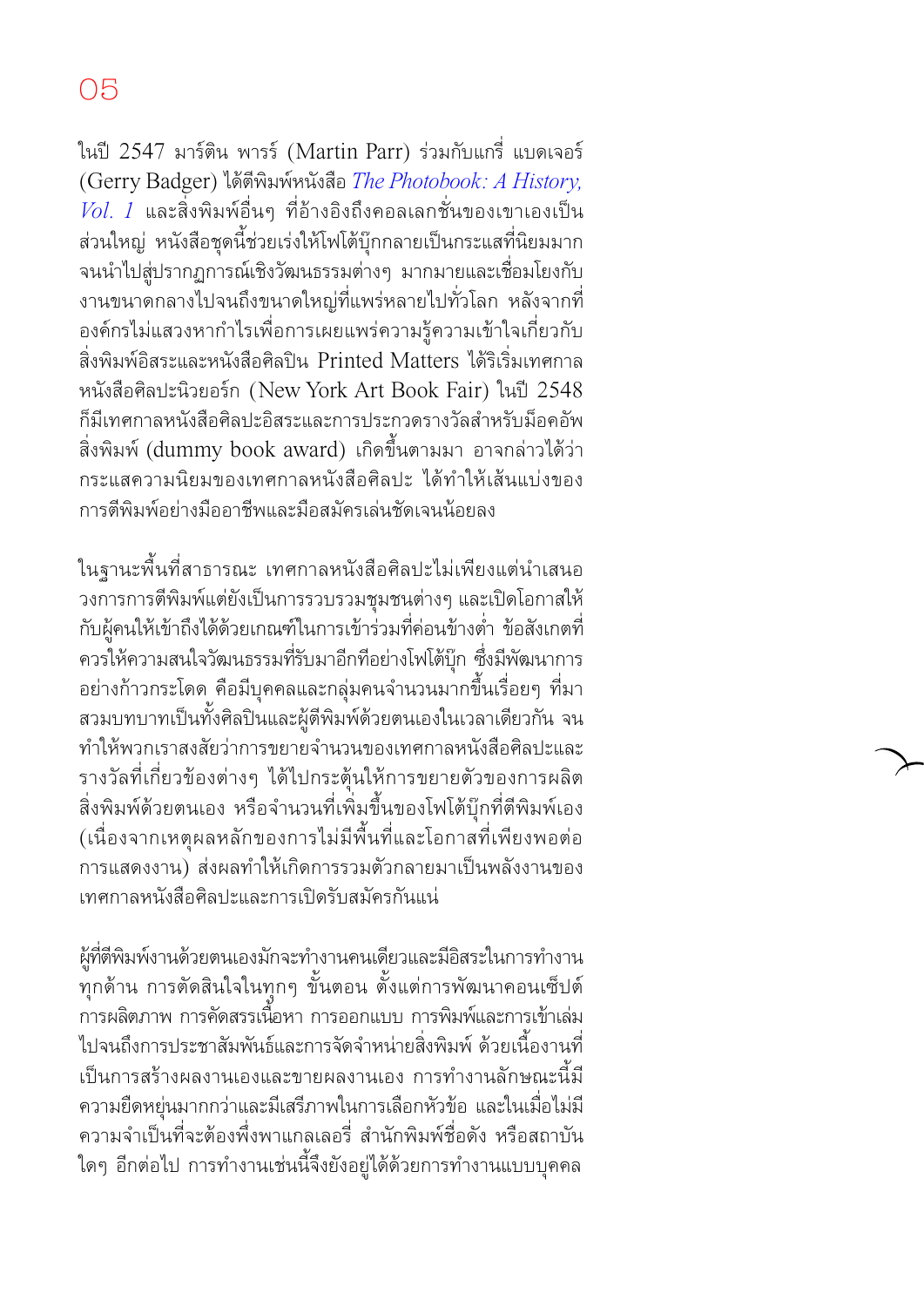ในไต้หวันและประเทศอื่นๆ ที่การถ่ายภาพกำลังได้รับความสนใจขึ้น เรื่อยๆ โฟโต้บุ๊กเปรียบเสมือนเครื่องชี้วัด ที่ช่วยนำทางเมื่อเข้าสู่บริเวณ เส้้นแบ่่งที่่�คลุุมเครืือของงานภาพถ่่ายร่่วมสมััยและงานศิิลปะ การเดิิน สวนทางกัับวััฒนธรรมกระแสหลักัและระบบของสถาบัันด้้วยการเลืือก ้ตีพิมพ์ผลงานด้วยตนเอง จะทำให้ผู้ตีพิมพ์ด้วยตนเองเหล่านี้ค้นพบ ้เส้นทางลับที่แยก 'ภาพถ่าย' (photography) และ 'การตีพิมพ์'<br>(publishing) ออกจากกันได้หรือไม่ แล้วพวกเขาจะพัฒนาบท-สนทนาของตัวเองที่ชำแหละและประกอบสร้างบริบทความเข้าใจของ<br>'ภาพถ่าย' (photography) และ 'หนังสือ' (book) ในแบบฉบับ ยุุคสมััยของเราได้้หรืือเปล่่า

ภายใต้้บริิบทนี้้� 'หนัังสืือ' 'ภาพถ่่าย' และ 'การตีีพิิมพ์'์ ได้้กลายเป็็น ้ แนวความคิดที่ทั้งเป็นอิสระจากกันและกัน แต่ก็ยังมีความเชื่อมโยง ในเวลาเดียวกัน ภาพถ่ายกลายเป็นสิ่งที่ขาดไม่ได้ในการตีพิมพ์สมัย ใหม่่ ต่่างสิ่่�งต่่างช่่วยส่่งเสริิมกัันและแยกขาดจากกัันไม่่ได้้ ในขณะ ้เดียวกัน หนังสือในฐานะที่เป็นวัตถุ ก็อาจจะไม่จำเป็นที่่จะอยู่ใน ้ คำจัดความของสิ่งพิมพ์เสมอไป และในทางกลับกัน สิ่งตีพิมพ์เองก็ ไม่่จำำ เป็็นต้้องอยู่่ในรููปฟอร์์มของหนัังสืือ โดยเฉพาะในยุุคของ ่ พวกเราที่สิ่งต่างๆ อยู่ในรูปแบบดิจิทัลมากขึ้นเรื่อยๆ ถ้าจะพูดถึง การมาเจอกัันของหนัังสืือและภาพถ่่าย หากเรามองย้้อนไปถึึงผล ึ่งานที่ทำด้วยสีฟ้าปรัสเซีย (prussian blue) ที่ในวันนี้ ถูกจัดว่าเป็น โฟโต้บุ๊กเล่มแรก เราก็จะเห็นว่างานนี้ไม่เคยถูกนับว่าเป็้นส่วนหนึ่ง ของสนามการตีีพิิมพ์์ และไม่่ได้้ถููกบัันทึึกในหน้้าประวััติิศาสตร์์ของ ึ การถ่ายภาพมาอย่างยาวนาน<sup>6</sup> อาจจะเป็นเพราะลักษณะที่ไม่ ้ตายตัวและยากแก่การให้นิยามที่เจาะจงนี้เองที่ทำให้โฟโต้บุ๊กนั้น มีีเสน่ห์่ ์เหลืือเกิิน

<sup>6</sup> หนัังสืือเล่่มนี้้�ถููกค้้นพบหลัังจากบทความ *[The First](https://www.jstor.org/stable/24302456)  [Photographically Printed and Illustrated Book](https://www.jstor.org/stable/24302456)* ได้้รัับการตีีพิิมพ์์โดยนักัประวัติิัศาสตร์ก์ารถ่่ายภาพชาว อัังกฤษ แลร์์รี่่� แชฟฟ์์ (Larry Schaaf ) เมืือปี 2492 ี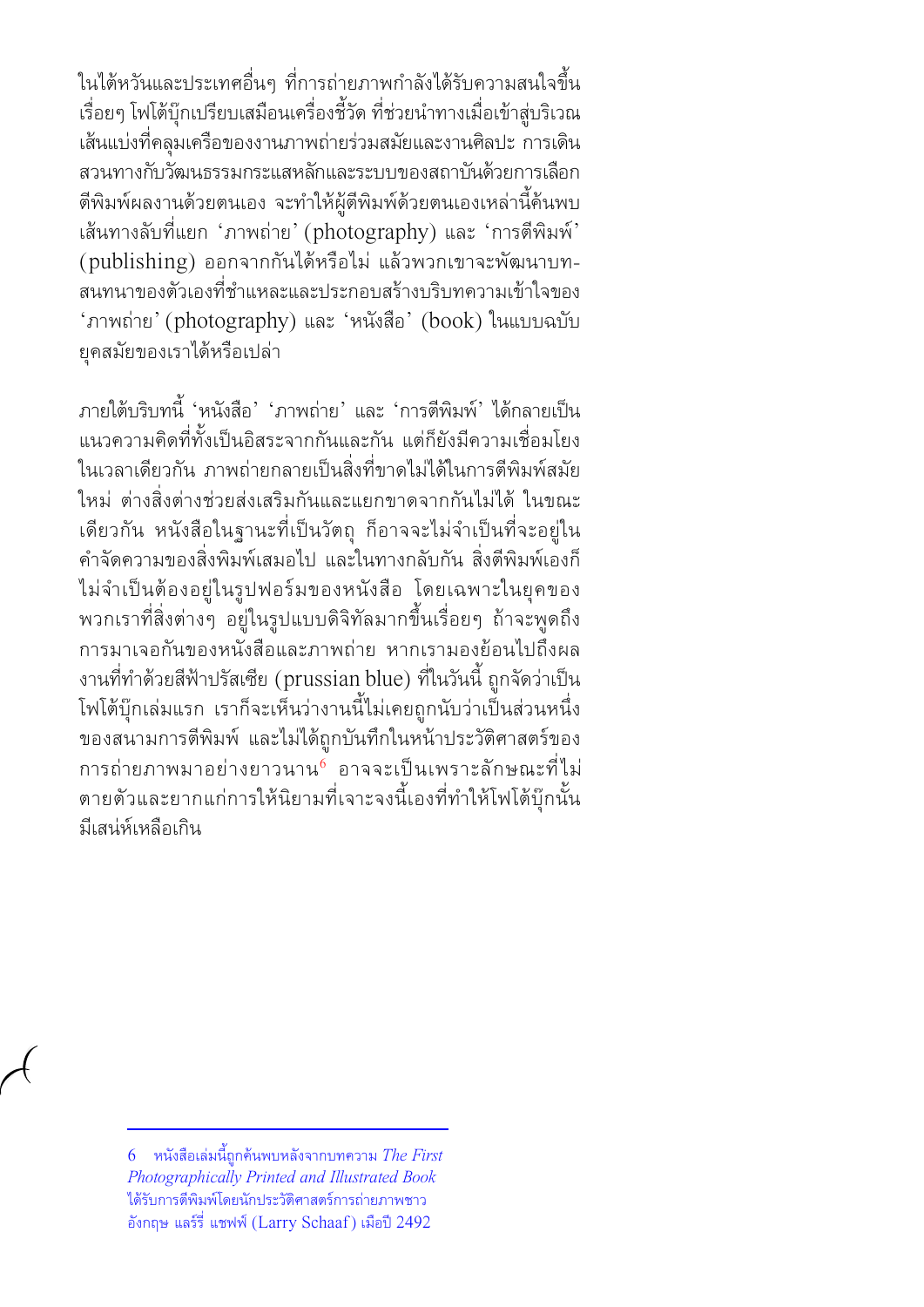ี เราพยายามที่จะยกโฟโต้บุ๊กที่ตีพิมพ์เอง หรือตีพิมพ์ด้วยสำนักพิมพ์<br>อิสระจากไต้หวันมาเป็นตัวอย่าง แล้ววาดเส้นรัศมียาวออกไปจาก บริเวณที่ทับซ้อนกันระหว่างภาพถ่ายและหนังสือ ตอนนี้เราได้ (คำ<br>อธิบาย) มาว่า

1 หนังสือที่เป็นพาหนะของภาพ โดยภาพเป็นตัวดำเนินเรื่องหลัก<br>2 ผลงานที่สะท้อนและได้รับแรงบันดาลใจจาก 'ภาพถ่าย' และ ้ ผลงานที่สะท้อนและได้รับแรงบันดาลใจจาก 'ภาพถ่่าย' และ ทำำออกมาในรููปแบบของหนัังสืือ

(ป.ล. รวมถึงแค็ตตาล็อกงานศิลปะที่ไม่เป็นภาพถ่่าย การสร้างภาพ ขึ้นมาใหม่ ภาพคอลลาจ งานที่เกิดจากการปรับแต่งภาพของคนอื่น กิารถ่ายภาพใหม่ซ้ำอีกครั้ง และวิธีการอื่นๆ)<br>-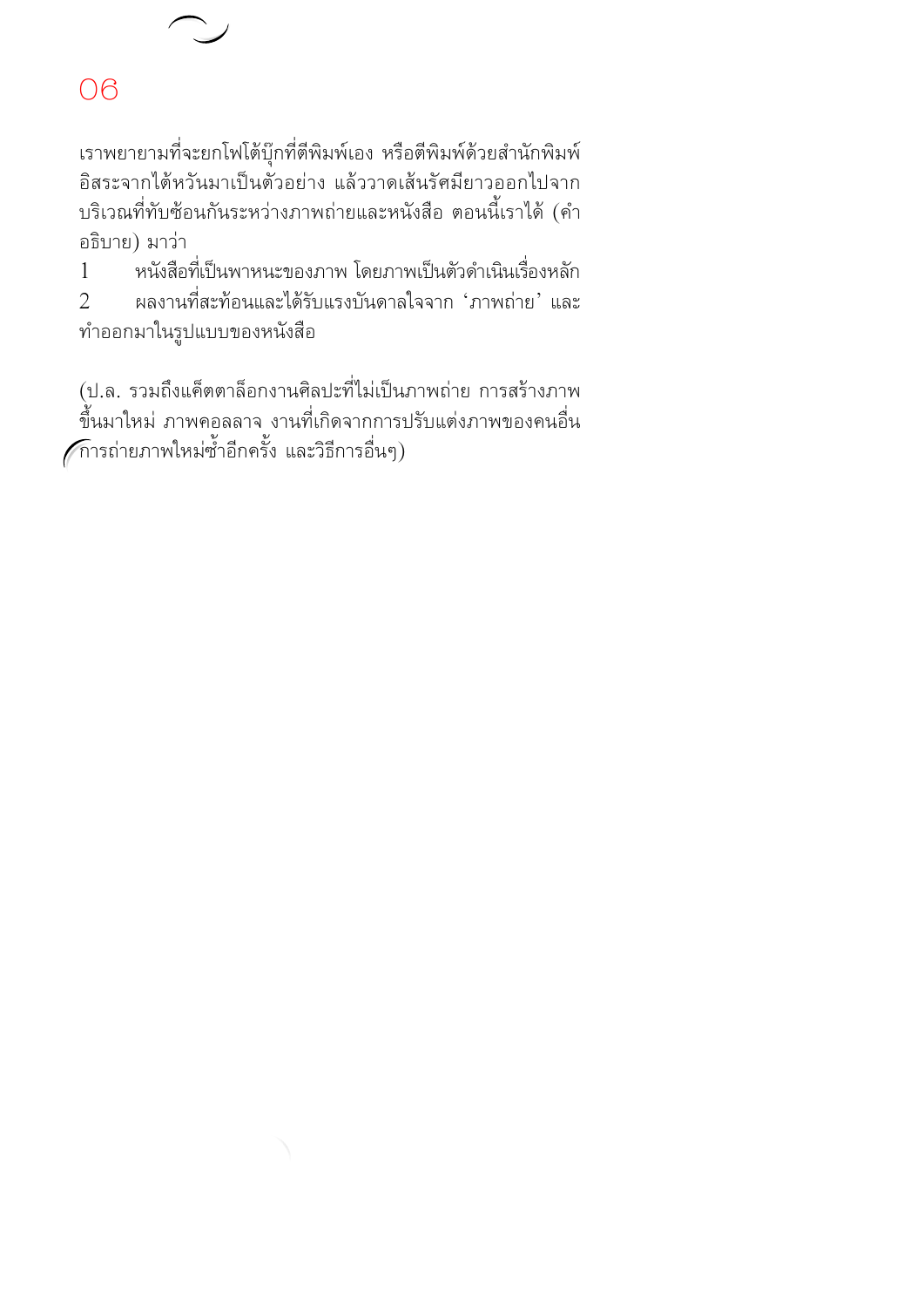- Aaron Nieh | *[FW: the end of innocence](https://www.nitesha.com/?pid=70929414
)*
- Chang Hui-hsin | *[a flower is not a flower](https://reurl.cc/QdrVeo
)*
- dmp editions | *[Shauba Log #1](http://www.hiwaterfall.com/store/dmp/)* (Shauba Chang) | *[The History of](http://www.hiwaterfall.com/store/dmp/dmp-editions/the-history-of-the-concave-and-the-convex-liu-yu/)*

*[the concave and the convex](http://www.hiwaterfall.com/store/dmp/dmp-editions/the-history-of-the-concave-and-the-convex-liu-yu/)* ( Liu Yu) | *[No No No No Good Club](http://www.hiwaterfall.com/store/dmp/
)*

(Chen Etang) and more

- Etang Chen | *[Q Pig Model Michiko Q](https://fotobookdummiesday.tumblr.com/post/180993218572/q%E8%B1%AC%E6%A8%A1%E7%BE%8E%E6%99%BA%E5%AD%90q-%E9%99%B3%E8%97%9D%E5%A0%82-ft-%E6%A5%8A%E6%99%BA%E5%AE%87-etang-chen-ft-kuma-yang)* (ft. Kuma Yang) and more
- Fotobook DUMMIES Day | *[Publish 0](https://reurl.cc/D9zbgj
)*
- Huang Shao-ying | *[Random Flavor](https://reurl.cc/V6A24y
)*
- Hsu Chiyu | *[cv-00001](https://reurl.cc/L3y2N4)*, *[st-21007](https://reurl.cc/4RKlQL)*, *[BN-01?QQ](https://reurl.cc/Qdr24O)*
- Kris Kang | *[KENZAN](https://reurl.cc/xZ5KAe)*
- Lin Yu-chih | *[Dear Vietnam](https://moom.cat/tw/item/dear-vietnam-b)*, *[Tiny Christs](https://moom.cat/tw/item/tiny-christs)* and more
- Lin Junye | *[Ageing Object](https://vimeo.com/222746335
)* and more
- Liu Chih-hung | *[Sound Geography](https://reurl.cc/KkVzQm)*
- Liu Chao-tze | *[An Ultimate Guide To Zen Living Vol.1](https://reurl.cc/rxy0Lx)* & *[Vol.2](https://reurl.cc/lVmpZq)*
- Lee Cheng-han & Sean Wang | *[Newester](https://leechenghan.com/newester
)*
- Lee Liya | *[eternal return](https://www.liyafoto.com/eternal-return)*
- Lin Hsuan-lang | *[Taipei, Meet Again](https://reurl.cc/g7Vn3L)*
- Lee Li-chung | *[The Battle of Mt. Zhugao and Red Feet Ling](https://vimeo.com/346805627)*
- Li Hao | *[R. A/E/O. M.](https://reurl.cc/xZ5Wme)*
- Liszt Chang | *[Plastic](https://vimeo.com/198351881)*
- Noshinkei suijaku no ushi n keisu ija ku (Shen Pei-yu) | *[Beijing Suicide](https://shenpeiyu.com/publications-1)*
- teikoukei | *[Taipei dull scene](https://www.teikoukei.com/blanke)*, *[Wu Se](https://fotobookdummiesday.tumblr.com/post/187330048867/%E7%89%A9%E8%89%B2-%E9%84%AD%E5%BC%98%E6%95%AC-%E7%89%A9%E8%89%B2%E6%AF%94%E6%83%B3%E5%83%8F%E4%B8%AD%E8%BC%95%E8%96%84%E9%87%8D%E5%8D%B0%E7%9A%84%E9%84%AD%E5%BC%98%E6%95%AC%E7%9A%84%E7%AC%AC%E4%B8%80%E6%9C%AC-zine)* and more
- Teng Yung Han | *[Ma G World](https://reurl.cc/vDYKnL
)*
- Toxic Weeds | *[Toxic Weeds](https://toxicweedszine.tumblr.com)*, *Families*
- Voice of Photography | *[SHOUT](https://reurl.cc/5ljR0M
)*
- Why-Z | *[Why-Z-Clan ZINE 1-3](https://why-z.net/zine-and-merch)*
- Waterfall | *[Waterfall Journals](http://www.hiwaterfall.com/store/waterfall/)*, *Something Blue* (Yao Jui-chung)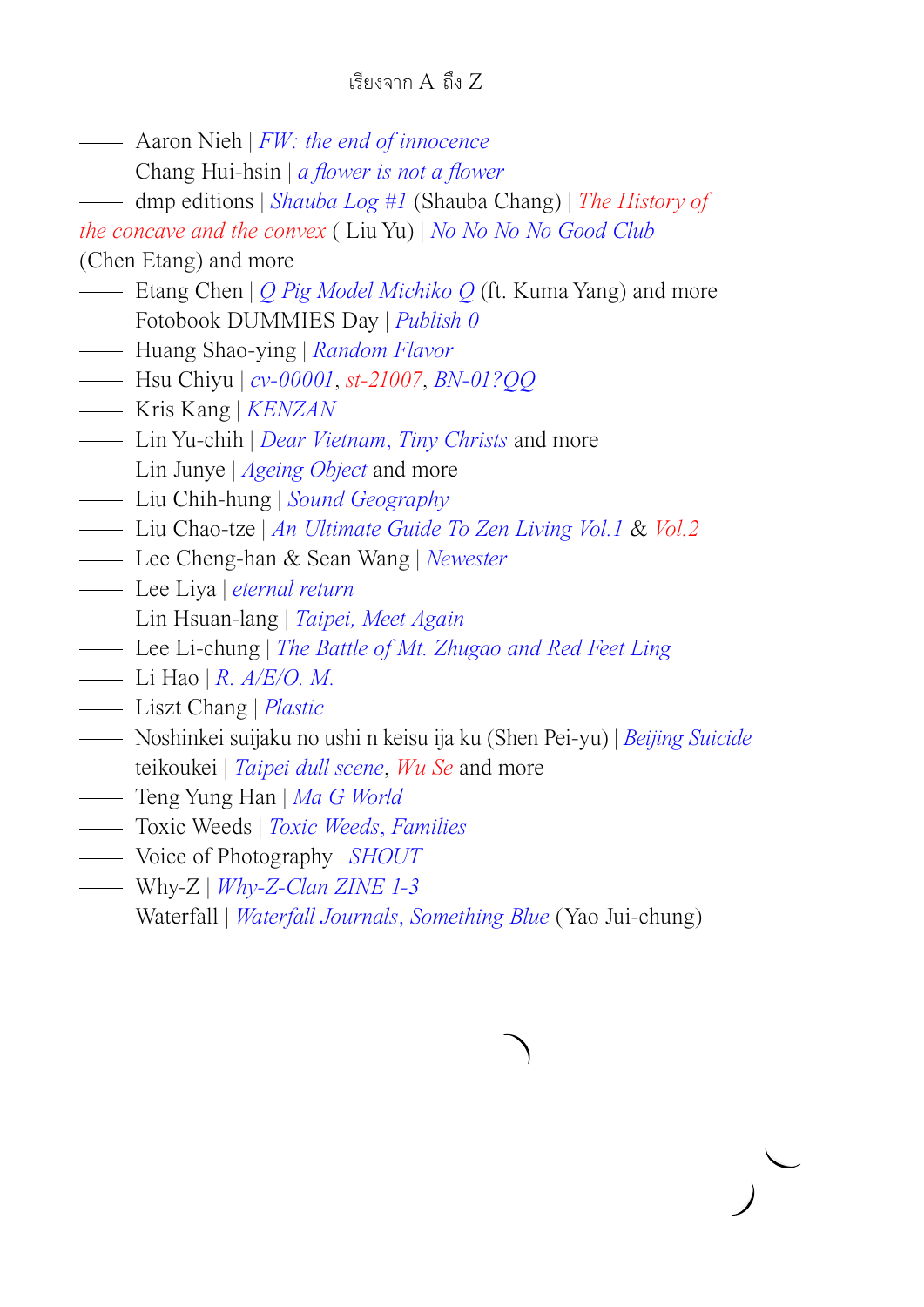#### รายชื่่�อตััวอัักษรภาษาจีีน

| she ying shu    | 攝影書  | หนังสือภาพ โฟโต้บุ๊ก                                                                                                             |
|-----------------|------|----------------------------------------------------------------------------------------------------------------------------------|
| hua ce          | 書冊   | ้อัลบั้มภาพ อาจจะเป็นภาพวาด ภาพเขียน ภาพอะไรก็ได้ เป็นคำ<br>์ที่หมายถึงภาพกลางๆ เช่น ภาพถ่าย                                     |
| she ying ji     | 攝影集  | ้อัลบั้มรูปที่ถ่ายจากกล้องถ่ายภาพ                                                                                                |
| zhao pian ji    | 照片集  | ิ คอลเลกชั่นภาพ ภาพที่รวบรวมเป็นคอลเลกชั่นเดียวกัน ออกเป็นชุด<br>เป็นซีรีส์เดียวกัน ธีมเดียวกัน เวลาจัดแสดงจัดแสดงเป็นคอลเลกชั่น |
| she ying hua ce | 攝影畫冊 | หนังสืออัลบั้มภาพถ่าย โฟโต้บุ๊ก สามารถใช้แทนคำว่า she ying shu<br>攝影書】。                                                          |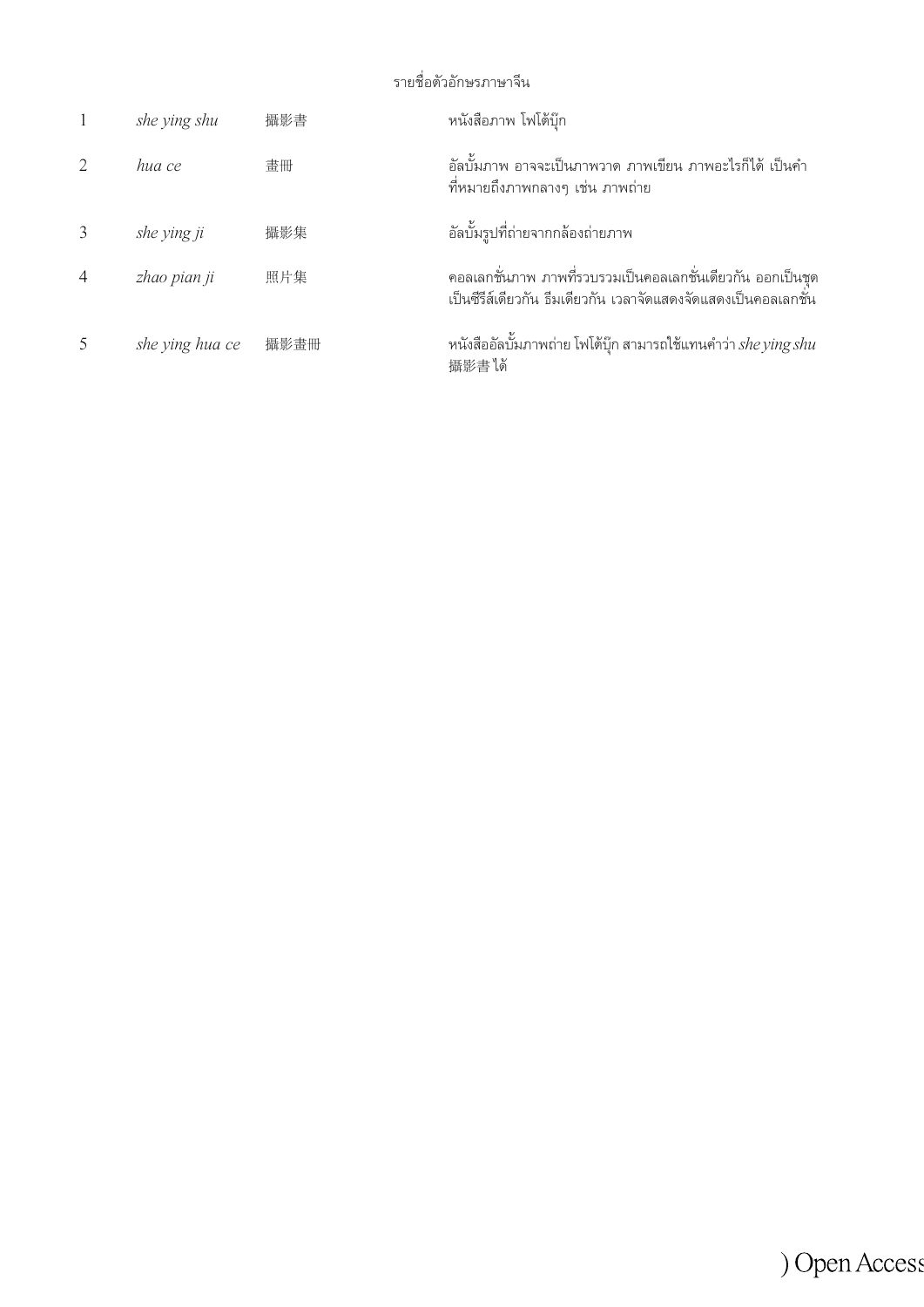

*Why do we make photobook(s)? — On the namings and things that followed*.

Text by

Fotobook DUMMIES Day

傻瓜書日 Fotobook DUMMIES Day is a publication project which mainly focuses on photographic publications in a manner of "self-publishing", within the understanding the nature of the concept of "dummy". We want to make contacts in between the makers and makers, the makers and readers, to establish a platform wherever their conversations become possible.

Design by

Waterproof Exhibitions

Waterproof Exhibitions is a portable art initiative found by Napisa Leelasuphapong and Rawiruj Suradin. Waterproof Exhibitions has a nomadic spirit. It neither bound to specific space nor certain time. It aims to be an experimental space for organising art exhibitions, creating artworks and collaborating with others.

Translation by

Honey Kraiwee

As a curator, interviewer, host and exhibition guide, Honey Kraiwee is keen on creating accessible and welcoming artistic experience. Her works often put standards into questions and seek to go beyond linear thinking. With Belle Phromchanya and Darunee Terdtoontaveedej, Honey is one of the curators and coordinator of Non Native Native, a cultural platform which looks into the Asian creative landscape in The Netherlands through the lens of the outsiders from within.

Thai layout design by

Setapa Prommolmard

# $\overline{O}$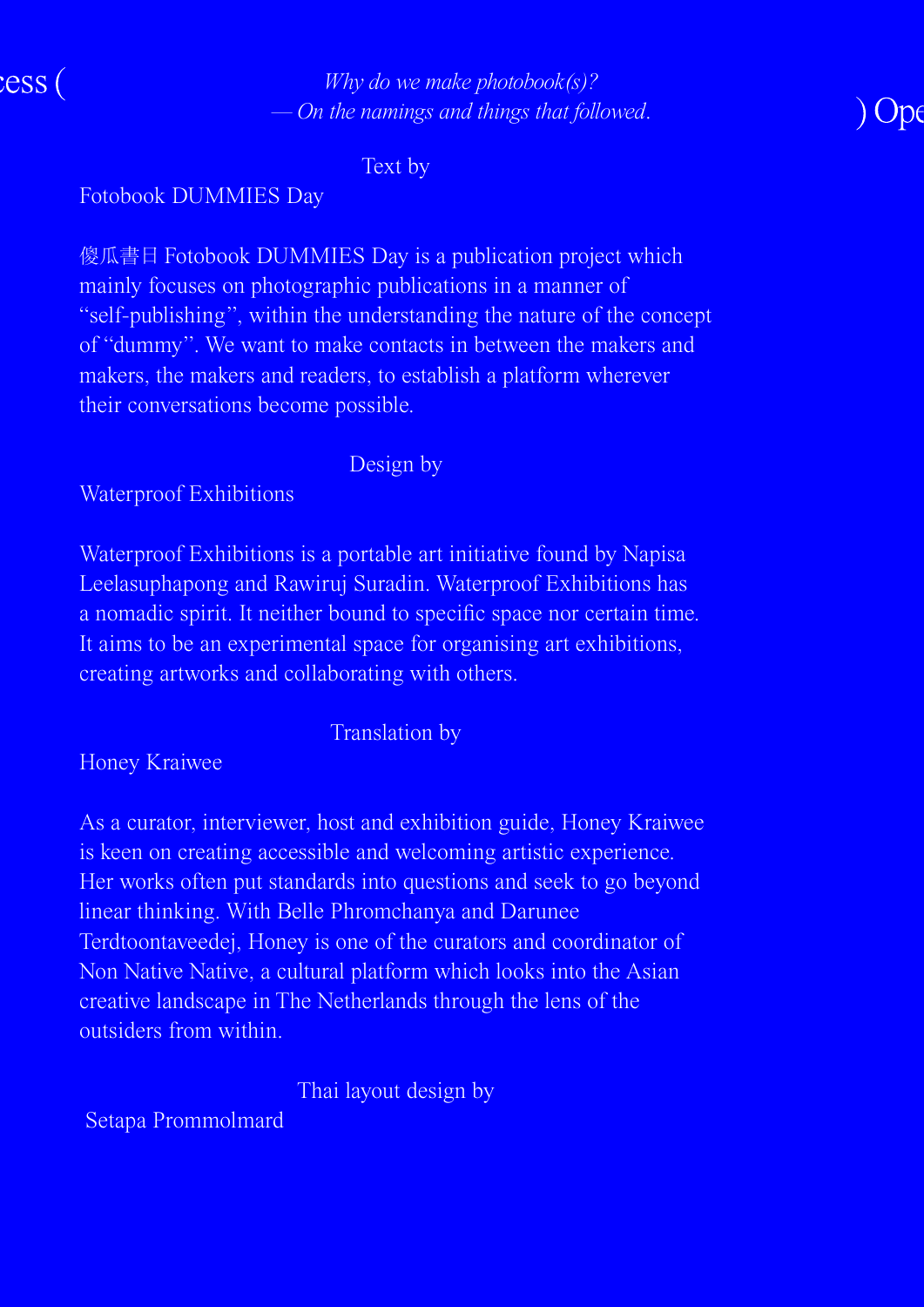*เราทำำ โฟโต้้บุ๊๊�ก*(*ส์์*) *(photobook(s)) กัันทำำ ไม*   $-$  การตั้งชื่อและสิ่งอื่นๆ ที่ตามมา *่�*

เขีียนโดย

Fotobook DUMMIES Day

 $\frac{1}{2}$ 傻瓜書日 Fotobook DUMMIES Day คือโปรเจกต์ที่สนใจในสิ่งพิมพ์ประเภท หนังสือภาพถ่าย ในขอบเขตของ self-publishing โดยมองมันอย่ภายใต้คอนเซปต์ ของคำว่า 'dummy' กลุ่ม 傻瓜書日 Fotobook DUMMIES Day ต้องการ ้ ที่่จะสื่อสารระหว่างผู้ผลิตและผู้ผลิต ผู้ผลิตและผู้อ่าน พวกเขาต้องการที่่จะสร้าง ้ำเทสนทนาในพื้นที่ไดก็ตามที่เป็นไปได้

ออกแบบโดย

Waterproof Exhibitions

Waterproof Exhibitions เป็นกลุ่มสร้างสรรค์ทางศิลปะเคลื่อนที่ ก่อตั้งโดย ้ นภิษา ลีละศุภพงษ์ และ รวิรุจ สุรดินทร์ Waterproof Exhibitions เคลื่อนย้าย ่ โดยไม่ยึดติดกับพื้นที่่หรือช่วงเวลาเฉพาะ มีจุดมุ่งหมายในการเป็นพื้นที่่ทดลอง สำำ หรัับการจััดแสดงนิิทรรศการศิิลปะ การสร้้างงานศิิลปะ และการทำำ งานร่่วมกััน

แปลโดย

้ ฮันนี่ ไกรวีร์

่ ในฐานะคิวเรเตอร์ ผู้สัมภาษณ์ โฮส และผู้นำชมนิทรรศการ ฮันนี่ ไกรวีร์ สนใจที่<br>่ จะสร้างประสบการณ์ทางศิลปะที่เข้าถึงได้และเป็นมิตร งานของเธอมักตั้งคำถามต่อ ่ มาตรฐานและพยายามก้าวผ่านการมองสิ่งต่างๆเป็นเส้นตรง ฮันนี่่เป็นหนึ่งในคิวเรเตอร์<br>และผู้ประสานงานของ Non Native Native ร่วมกับนวลขนิษฐ์ พรหมจรรยา และ ี ดรุณี เทิดทูลทวีเดช Non Native Native คือแพลตฟอร์มเชิงวัฒนธรรมที่สำรวจ <u>ี ความหมายและการพูดถึงเอเชียในพื้นที่ครีเอทีฟของเนเธอร์แลนด์ ผ่านมุมมอง</u> ของคนนอกจากวงใน

ออกแบบบทความภาษาไทยโดย

ศีีตภา พรหมมลมาศ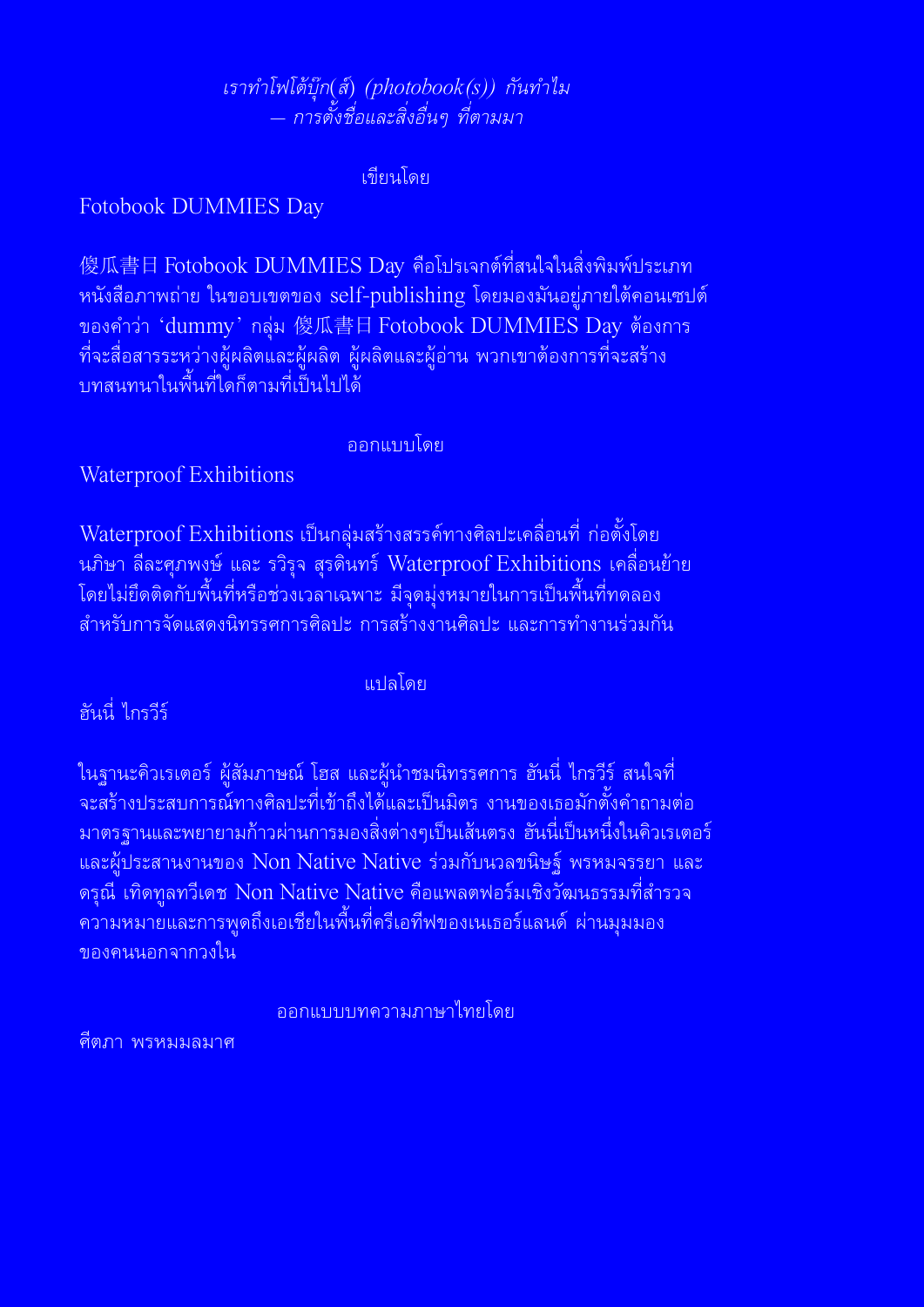This written idea is a part of  $)$  Open Access (, a communal digital editorial project which advocates independent publishing as a means of knowledge production and circulation. The project resulted in original research-based downloadable PDFs in English, with Thai translations. Each text is designed in a unique layout within the shared A4 PDF file format. These open access texts were developed by the BKKABF CO-OP members within the expanded field of editorials, with support from the wider community of friends and collaborators. The project stems from ongoing conversations between the BKKABF team and contributors/members since the Contribution Period in April 2020.

|                            | The written ideas are contributed by |  |  |
|----------------------------|--------------------------------------|--|--|
|                            | Meantime s <sub>G</sub>              |  |  |
| <sup>TW</sup> White Fungus |                                      |  |  |
|                            | Justin Zhuang s <sub>G</sub>         |  |  |
|                            | <sup>KR</sup> Kyung Yong Lim         |  |  |
|                            | Display Distribute <sup>HK</sup>     |  |  |
|                            | and Nihaal Faizal $\mathbb N$        |  |  |

TW Fotobook DUMMIES Day

TH ซอย | soi

 $D-E-A-I$ ,  $BL$ 

hosted by the BANGKOK ART BOOK FAIR



with research support from



as a part of the



Online Festival 2020.

The written ideas are open access and shareable unde[r the Creative Commons license CC BY-NC-ND 4.](https://creativecommons.org/licenses/by-nc-nd/4.0/)